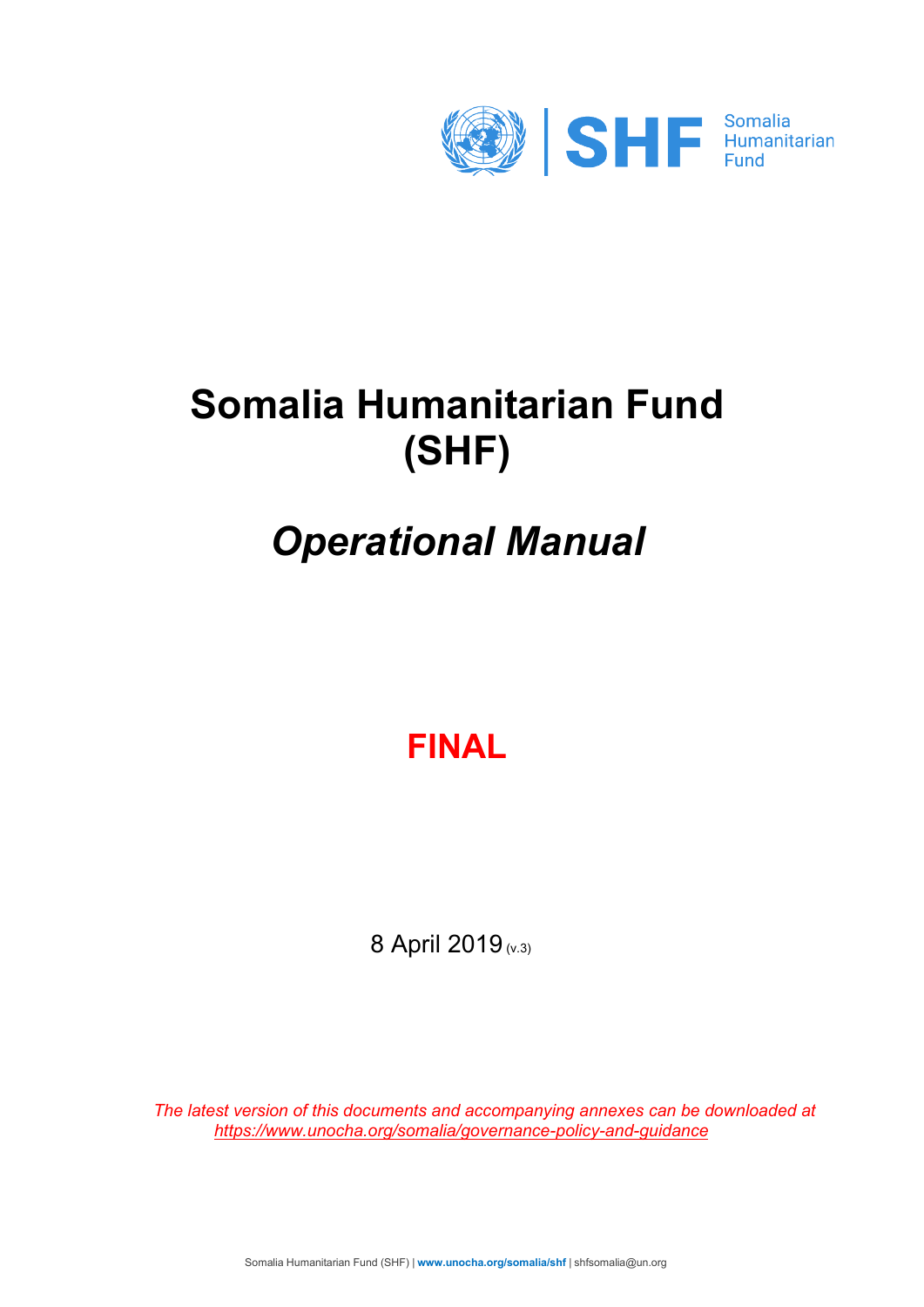The Somalia Humanitarian Fund (SHF) is a multi-donor country-based pooled fund (CBPF) that ensures timely allocation and disbursement of donor resources to address the most urgent humanitarian needs and assist the most vulnerable people in Somalia.

The SHF allows Governments and private donors to pool their contributions into a common, unearmarked fund to deliver life-saving assistance to those who need it most.

The SHF enables timely, coordinated and effective humanitarian response and is distinguished by its focus and flexibility. The SHF funds are prioritized locally; they help save lives, strengthen humanitarian coordination and the humanitarian system in Somalia.

The SHF is managed by the United Nations Office for the Coordination of Humanitarian Affairs (OCHA).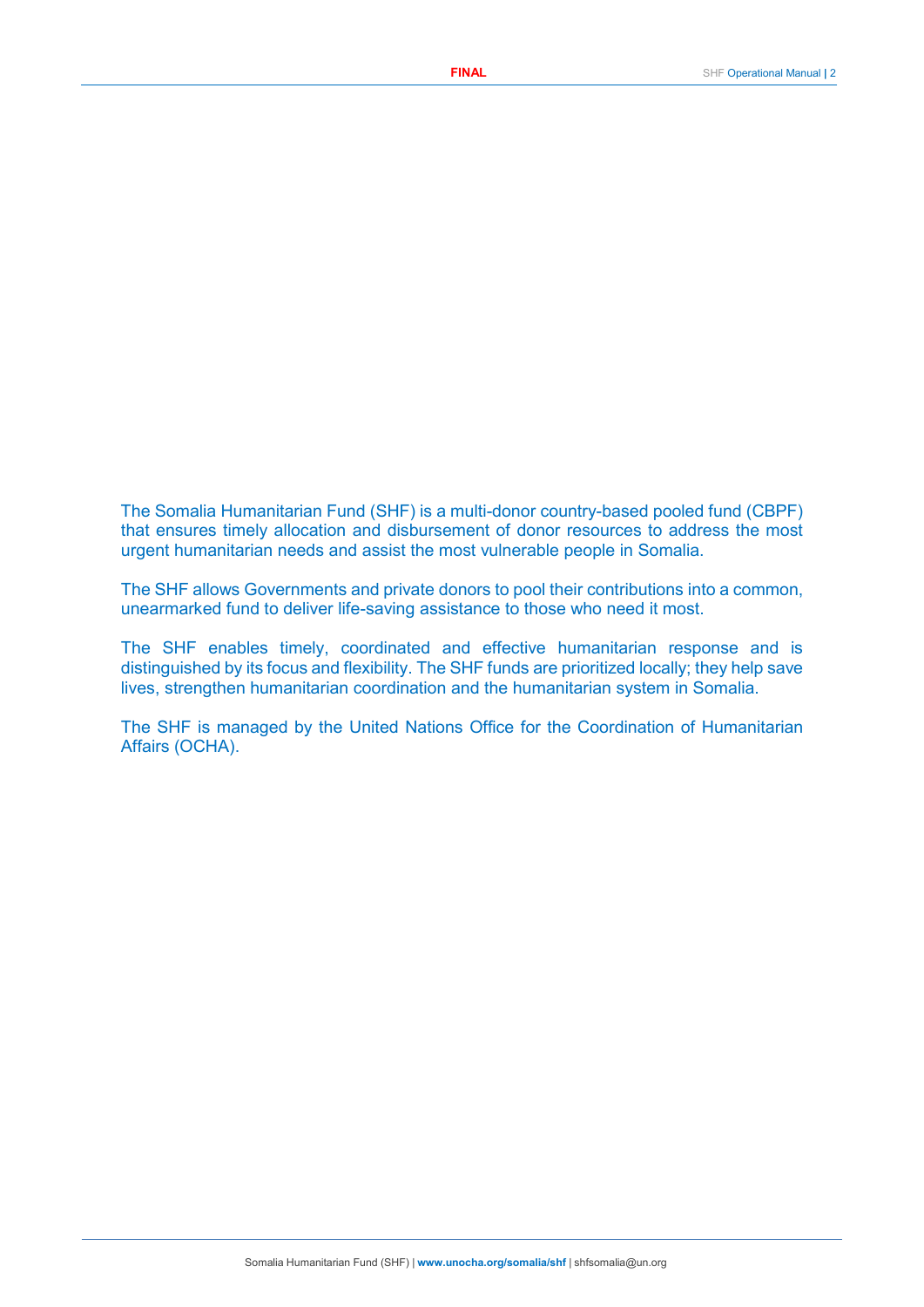## **Table of Contents**

| 2.    |  |
|-------|--|
| 3.    |  |
|       |  |
|       |  |
|       |  |
| 3.3.1 |  |
|       |  |
|       |  |
|       |  |
|       |  |
|       |  |
|       |  |
| 4.2.1 |  |
| 4.2.2 |  |
| 4.2.3 |  |
| 4.2.4 |  |
| 4.2.5 |  |
|       |  |
| 4.3.1 |  |
|       |  |
|       |  |
|       |  |
|       |  |
|       |  |
|       |  |
|       |  |
|       |  |
| 5.1.1 |  |
| 5.1.2 |  |
| 5.1.3 |  |
|       |  |
| 5.2.1 |  |
| 5.2.2 |  |
| 5.2.3 |  |
|       |  |
|       |  |
|       |  |
|       |  |
|       |  |
|       |  |
|       |  |
| 6.    |  |
|       |  |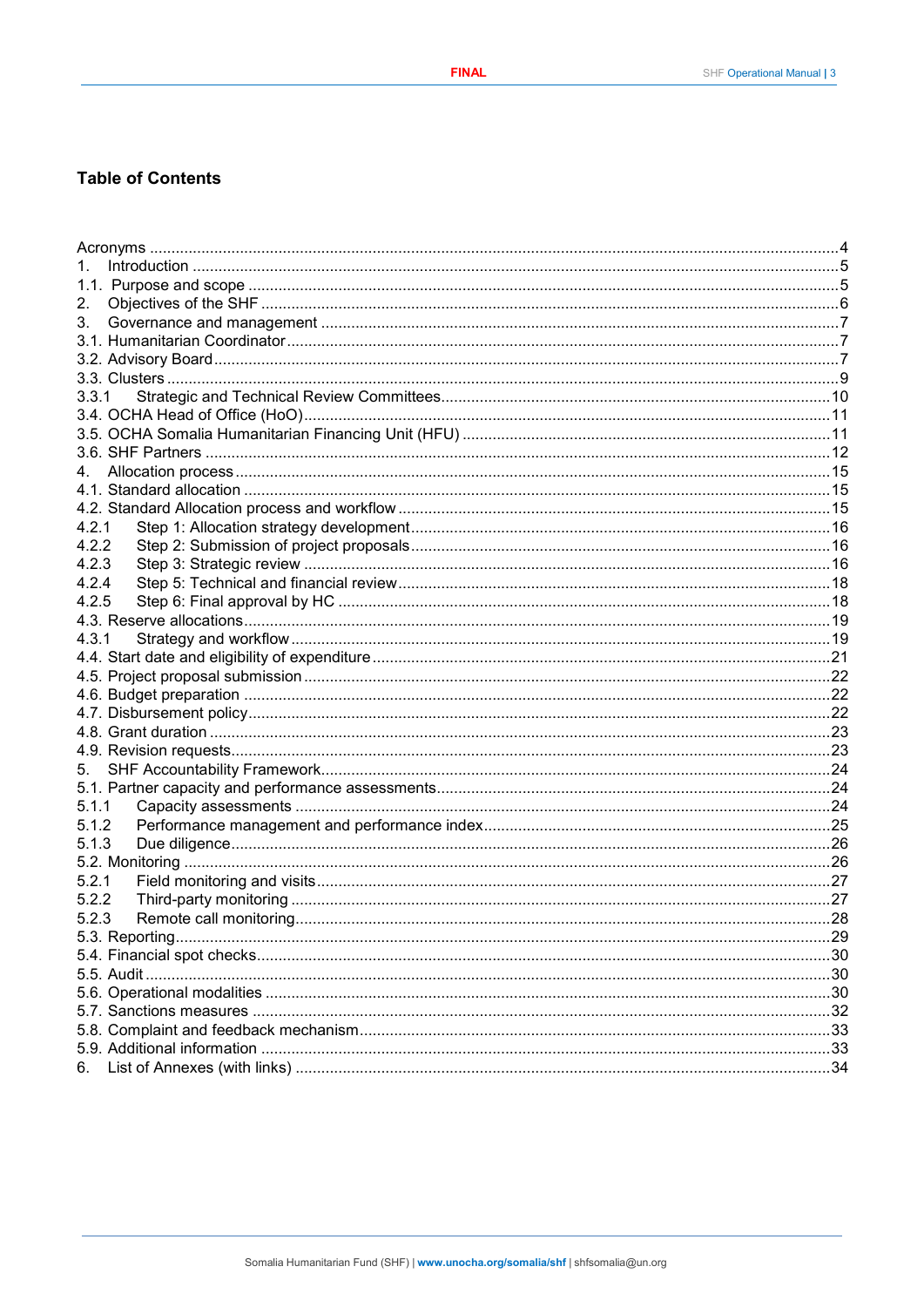## <span id="page-3-0"></span>**Acronyms**

| AB<br><b>Advisory Board</b><br><b>CBPF</b><br><b>Country-Based Pooled Fund</b><br><b>CBPFS</b><br>Country-Based Pooled Funds Section of the Pooled Fund Management Branch (OCHA)<br><b>CERF</b><br>United Nations Central Emergency Response Fund<br><b>CPF</b><br><b>Common Performance Framework</b><br><b>ECA</b><br>Externally-contracted capacity assessment<br><b>GMS</b><br><b>Grant Management System</b><br>HC<br><b>Humanitarian Coordinator</b><br><b>HCT</b><br>Humanitarian Country Team<br>OCHA Somalia Humanitarian Financing Unit<br><b>HFU</b><br><b>HRP</b><br>Humanitarian Response Plan<br><b>ICCG</b><br><b>Inter-Cluster Coordination Group</b><br><b>IOM</b><br>International Organization for Migration<br>IP<br><b>Implementing Partner</b><br>MA<br><b>Managing Agent</b><br>M&E<br>Monitoring and Evaluation<br>M&R<br>Monitoring and Reporting<br><b>MOU</b><br>Memorandum of Understanding<br><b>MPTFO</b><br><b>Multi-Partner Trust Fund Office</b><br><b>NCE</b><br><b>No-Cost Extension</b><br><b>NGO</b><br>Non-Governmental Organization<br><b>OCHA</b><br>United Nations Office for the Coordination of Humanitarian Affairs<br><b>PCA</b><br>Proxy capacity assessment<br><b>PUNO</b><br><b>Participating United Nations Organization</b><br><b>RMU</b><br><b>UN Somalia Risk Management Unit</b><br><b>SAA</b><br><b>Standard Administrative Arrangement</b><br><b>SRC</b><br><b>Strategic Review Committee</b><br>Somalia Humanitarian Fund<br><b>SHF</b><br><b>TOR</b><br><b>Terms of Reference</b><br><b>TRC</b><br><b>Technical Review Committee</b> | AA | <b>Administrative Agent</b> |
|-----------------------------------------------------------------------------------------------------------------------------------------------------------------------------------------------------------------------------------------------------------------------------------------------------------------------------------------------------------------------------------------------------------------------------------------------------------------------------------------------------------------------------------------------------------------------------------------------------------------------------------------------------------------------------------------------------------------------------------------------------------------------------------------------------------------------------------------------------------------------------------------------------------------------------------------------------------------------------------------------------------------------------------------------------------------------------------------------------------------------------------------------------------------------------------------------------------------------------------------------------------------------------------------------------------------------------------------------------------------------------------------------------------------------------------------------------------------------------------------------------------------------------------------------------------------------------------------------|----|-----------------------------|
|                                                                                                                                                                                                                                                                                                                                                                                                                                                                                                                                                                                                                                                                                                                                                                                                                                                                                                                                                                                                                                                                                                                                                                                                                                                                                                                                                                                                                                                                                                                                                                                               |    |                             |
|                                                                                                                                                                                                                                                                                                                                                                                                                                                                                                                                                                                                                                                                                                                                                                                                                                                                                                                                                                                                                                                                                                                                                                                                                                                                                                                                                                                                                                                                                                                                                                                               |    |                             |
|                                                                                                                                                                                                                                                                                                                                                                                                                                                                                                                                                                                                                                                                                                                                                                                                                                                                                                                                                                                                                                                                                                                                                                                                                                                                                                                                                                                                                                                                                                                                                                                               |    |                             |
|                                                                                                                                                                                                                                                                                                                                                                                                                                                                                                                                                                                                                                                                                                                                                                                                                                                                                                                                                                                                                                                                                                                                                                                                                                                                                                                                                                                                                                                                                                                                                                                               |    |                             |
|                                                                                                                                                                                                                                                                                                                                                                                                                                                                                                                                                                                                                                                                                                                                                                                                                                                                                                                                                                                                                                                                                                                                                                                                                                                                                                                                                                                                                                                                                                                                                                                               |    |                             |
|                                                                                                                                                                                                                                                                                                                                                                                                                                                                                                                                                                                                                                                                                                                                                                                                                                                                                                                                                                                                                                                                                                                                                                                                                                                                                                                                                                                                                                                                                                                                                                                               |    |                             |
|                                                                                                                                                                                                                                                                                                                                                                                                                                                                                                                                                                                                                                                                                                                                                                                                                                                                                                                                                                                                                                                                                                                                                                                                                                                                                                                                                                                                                                                                                                                                                                                               |    |                             |
|                                                                                                                                                                                                                                                                                                                                                                                                                                                                                                                                                                                                                                                                                                                                                                                                                                                                                                                                                                                                                                                                                                                                                                                                                                                                                                                                                                                                                                                                                                                                                                                               |    |                             |
|                                                                                                                                                                                                                                                                                                                                                                                                                                                                                                                                                                                                                                                                                                                                                                                                                                                                                                                                                                                                                                                                                                                                                                                                                                                                                                                                                                                                                                                                                                                                                                                               |    |                             |
|                                                                                                                                                                                                                                                                                                                                                                                                                                                                                                                                                                                                                                                                                                                                                                                                                                                                                                                                                                                                                                                                                                                                                                                                                                                                                                                                                                                                                                                                                                                                                                                               |    |                             |
|                                                                                                                                                                                                                                                                                                                                                                                                                                                                                                                                                                                                                                                                                                                                                                                                                                                                                                                                                                                                                                                                                                                                                                                                                                                                                                                                                                                                                                                                                                                                                                                               |    |                             |
|                                                                                                                                                                                                                                                                                                                                                                                                                                                                                                                                                                                                                                                                                                                                                                                                                                                                                                                                                                                                                                                                                                                                                                                                                                                                                                                                                                                                                                                                                                                                                                                               |    |                             |
|                                                                                                                                                                                                                                                                                                                                                                                                                                                                                                                                                                                                                                                                                                                                                                                                                                                                                                                                                                                                                                                                                                                                                                                                                                                                                                                                                                                                                                                                                                                                                                                               |    |                             |
|                                                                                                                                                                                                                                                                                                                                                                                                                                                                                                                                                                                                                                                                                                                                                                                                                                                                                                                                                                                                                                                                                                                                                                                                                                                                                                                                                                                                                                                                                                                                                                                               |    |                             |
|                                                                                                                                                                                                                                                                                                                                                                                                                                                                                                                                                                                                                                                                                                                                                                                                                                                                                                                                                                                                                                                                                                                                                                                                                                                                                                                                                                                                                                                                                                                                                                                               |    |                             |
|                                                                                                                                                                                                                                                                                                                                                                                                                                                                                                                                                                                                                                                                                                                                                                                                                                                                                                                                                                                                                                                                                                                                                                                                                                                                                                                                                                                                                                                                                                                                                                                               |    |                             |
|                                                                                                                                                                                                                                                                                                                                                                                                                                                                                                                                                                                                                                                                                                                                                                                                                                                                                                                                                                                                                                                                                                                                                                                                                                                                                                                                                                                                                                                                                                                                                                                               |    |                             |
|                                                                                                                                                                                                                                                                                                                                                                                                                                                                                                                                                                                                                                                                                                                                                                                                                                                                                                                                                                                                                                                                                                                                                                                                                                                                                                                                                                                                                                                                                                                                                                                               |    |                             |
|                                                                                                                                                                                                                                                                                                                                                                                                                                                                                                                                                                                                                                                                                                                                                                                                                                                                                                                                                                                                                                                                                                                                                                                                                                                                                                                                                                                                                                                                                                                                                                                               |    |                             |
|                                                                                                                                                                                                                                                                                                                                                                                                                                                                                                                                                                                                                                                                                                                                                                                                                                                                                                                                                                                                                                                                                                                                                                                                                                                                                                                                                                                                                                                                                                                                                                                               |    |                             |
|                                                                                                                                                                                                                                                                                                                                                                                                                                                                                                                                                                                                                                                                                                                                                                                                                                                                                                                                                                                                                                                                                                                                                                                                                                                                                                                                                                                                                                                                                                                                                                                               |    |                             |
|                                                                                                                                                                                                                                                                                                                                                                                                                                                                                                                                                                                                                                                                                                                                                                                                                                                                                                                                                                                                                                                                                                                                                                                                                                                                                                                                                                                                                                                                                                                                                                                               |    |                             |
|                                                                                                                                                                                                                                                                                                                                                                                                                                                                                                                                                                                                                                                                                                                                                                                                                                                                                                                                                                                                                                                                                                                                                                                                                                                                                                                                                                                                                                                                                                                                                                                               |    |                             |
|                                                                                                                                                                                                                                                                                                                                                                                                                                                                                                                                                                                                                                                                                                                                                                                                                                                                                                                                                                                                                                                                                                                                                                                                                                                                                                                                                                                                                                                                                                                                                                                               |    |                             |
|                                                                                                                                                                                                                                                                                                                                                                                                                                                                                                                                                                                                                                                                                                                                                                                                                                                                                                                                                                                                                                                                                                                                                                                                                                                                                                                                                                                                                                                                                                                                                                                               |    |                             |
|                                                                                                                                                                                                                                                                                                                                                                                                                                                                                                                                                                                                                                                                                                                                                                                                                                                                                                                                                                                                                                                                                                                                                                                                                                                                                                                                                                                                                                                                                                                                                                                               |    |                             |
|                                                                                                                                                                                                                                                                                                                                                                                                                                                                                                                                                                                                                                                                                                                                                                                                                                                                                                                                                                                                                                                                                                                                                                                                                                                                                                                                                                                                                                                                                                                                                                                               |    |                             |
|                                                                                                                                                                                                                                                                                                                                                                                                                                                                                                                                                                                                                                                                                                                                                                                                                                                                                                                                                                                                                                                                                                                                                                                                                                                                                                                                                                                                                                                                                                                                                                                               |    |                             |
|                                                                                                                                                                                                                                                                                                                                                                                                                                                                                                                                                                                                                                                                                                                                                                                                                                                                                                                                                                                                                                                                                                                                                                                                                                                                                                                                                                                                                                                                                                                                                                                               |    |                             |
|                                                                                                                                                                                                                                                                                                                                                                                                                                                                                                                                                                                                                                                                                                                                                                                                                                                                                                                                                                                                                                                                                                                                                                                                                                                                                                                                                                                                                                                                                                                                                                                               |    |                             |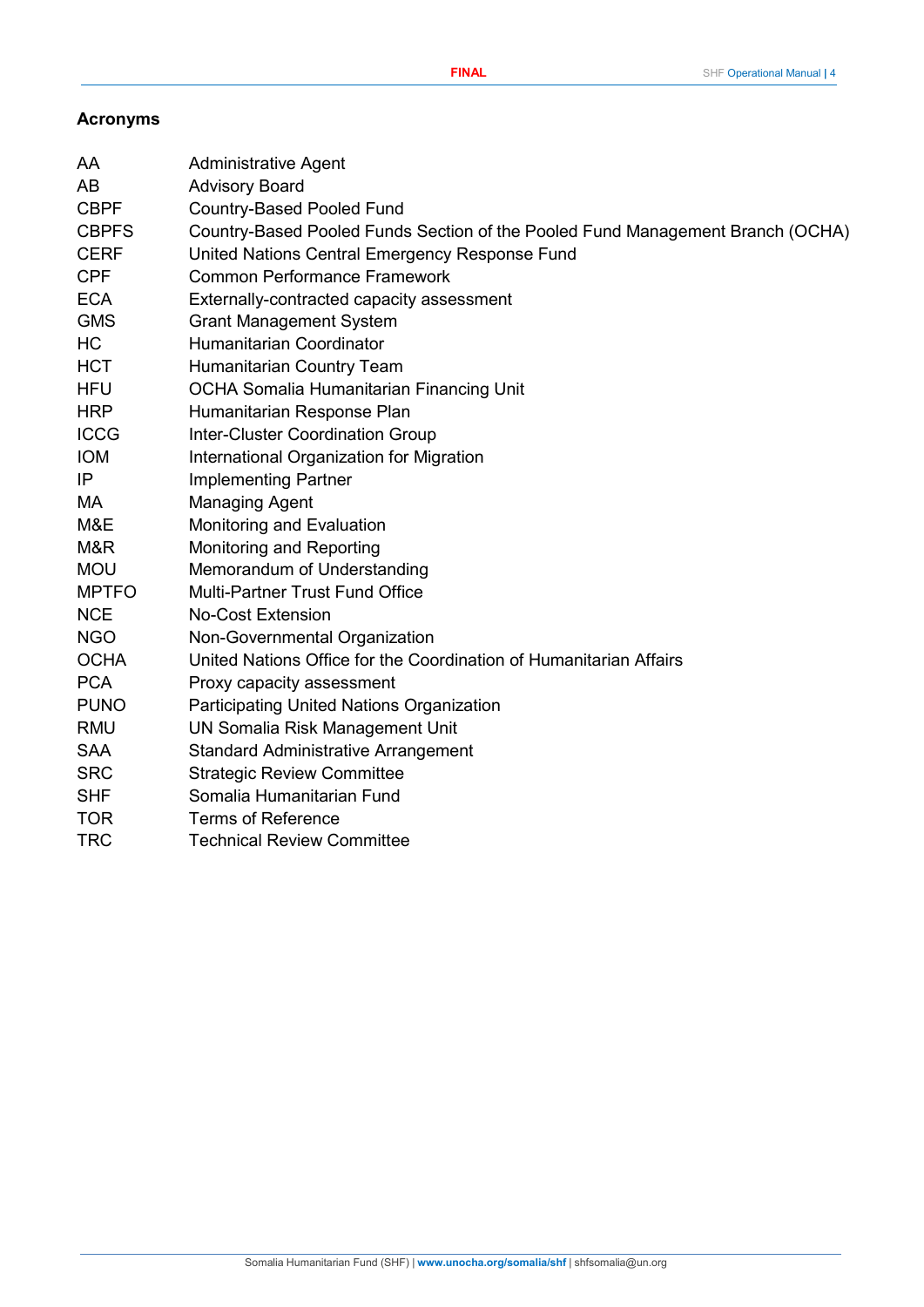## <span id="page-4-0"></span>**1. Introduction**

- 1. The Somalia Humanitarian Fund (SHF) is a multi-donor country-based pooled fund established in 2010 with the aim of ensuring predictable, strategic and flexible funding to local and international non-governmental organizations (NGOs) and UN humanitarian agencies.
- 2. The Operational Manual for the Somalia Humanitarian Fund is issued by the Humanitarian Coordinator (HC) and endorsed by the Advisory Board (AB).
- 3. The HC will revisit this Manual as needed to adjust the general direction and programmatic focus of the Fund, thereby ensuring its relevance and effectiveness.

## <span id="page-4-1"></span>**1.1. Purpose and scope**

- 4. The SHF Operational Manual outlines the objectives, describes the governance arrangements, allocation modalities and priorities, and accountability mechanisms of the Fund, as well as the roles and responsibilities of the stakeholders involved in the SHF processes.
- 5. This Manual provides guidance to the implementing partners and facilitates the role of OCHA, members of the relevant review committees, cluster coordinators and other stakeholders.
- 6. The SHF Operational Manual should be considered in conjunction with the Operational Handbook for Country-Based Pooled Funds (CBPFs). The Manual outlines all the steps and phases to be followed throughout the allocation processes and defines the country-specific regulations that govern the Fund. It is designed within the framework provided by the global Operational Handbook, which describes the global set of rules applicable to all CBPFs worldwide. The Manual adapts specific aspects of these global guidelines to the Somalia humanitarian context.
- 7. Adherence to the guidance provided in the two documents, which complement each other, is mandatory to ensure inclusiveness, transparency, accountability and efficiency of the SHF processes.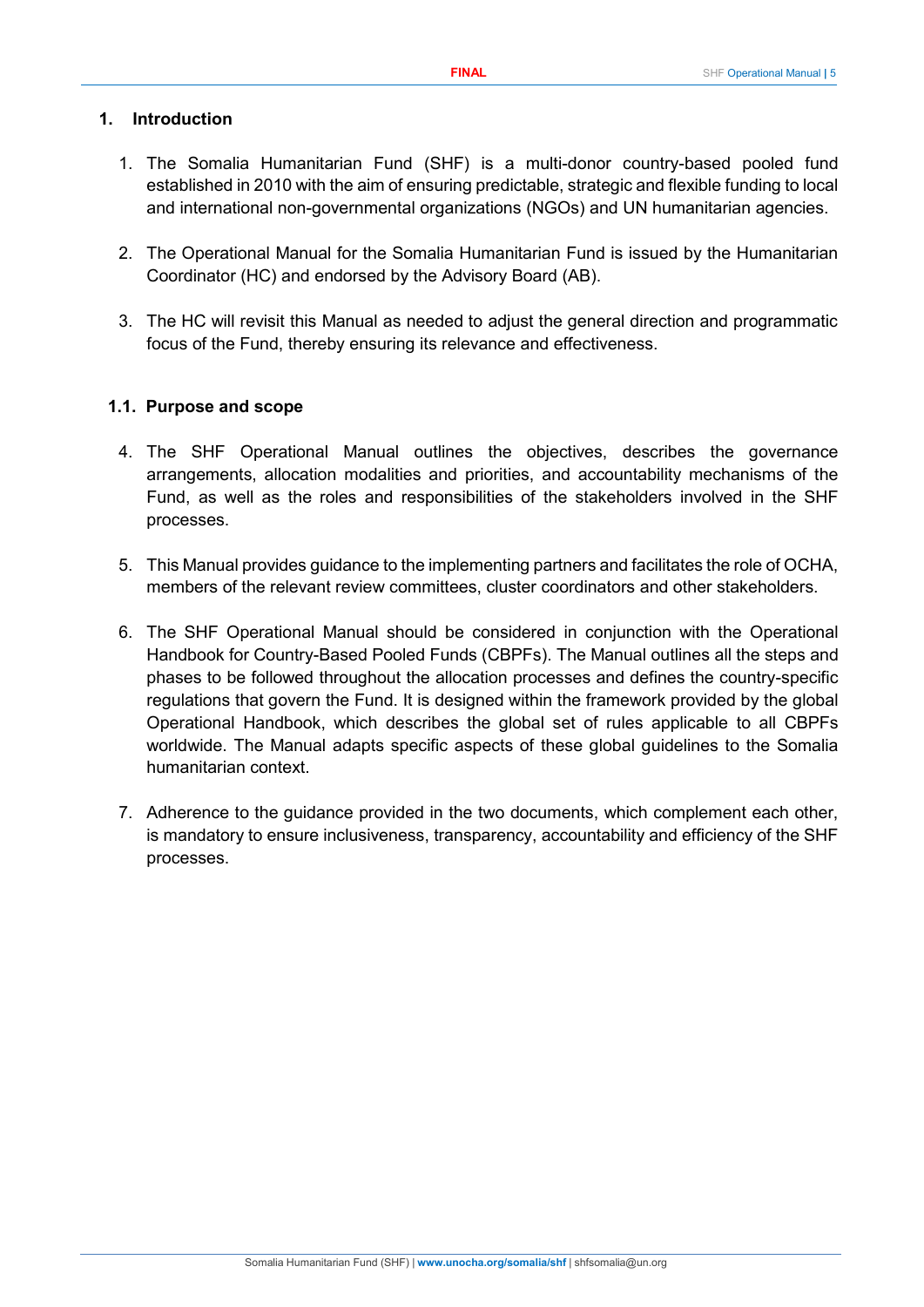#### <span id="page-5-0"></span>**2. Objectives of the SHF**

- 8. Support life-saving and life-sustaining assistance to the most vulnerable groups, based on the most urgent humanitarian needs as defined in the HRP or in response to sudden onset emergency needs.
- 9. Expand the delivery of assistance in hard-to-reach areas by partnering with national and international non-governmental organizations (NGOs).
- 10. Strengthen coordination and leadership by leveraging the cluster system thereby ensuring that humanitarian needs are addressed in a collaborative manner.
- 11. Contribute to addressing gaps in priority clusters and regions, and funding imbalances between clusters, in complementarity with other funding sources and channels and thus contribute to the overall improvement in funding coordination.
- 12. Support common services and enabling programmes if they directly support the delivery of humanitarian aid and provide equitable access to resources for humanitarian actors.
- 13. Strive for cost-effectiveness and efficiency while ensuring that all SHF-funded interventions adhere to the basic humanitarian principles of humanity, neutrality, impartiality and independence.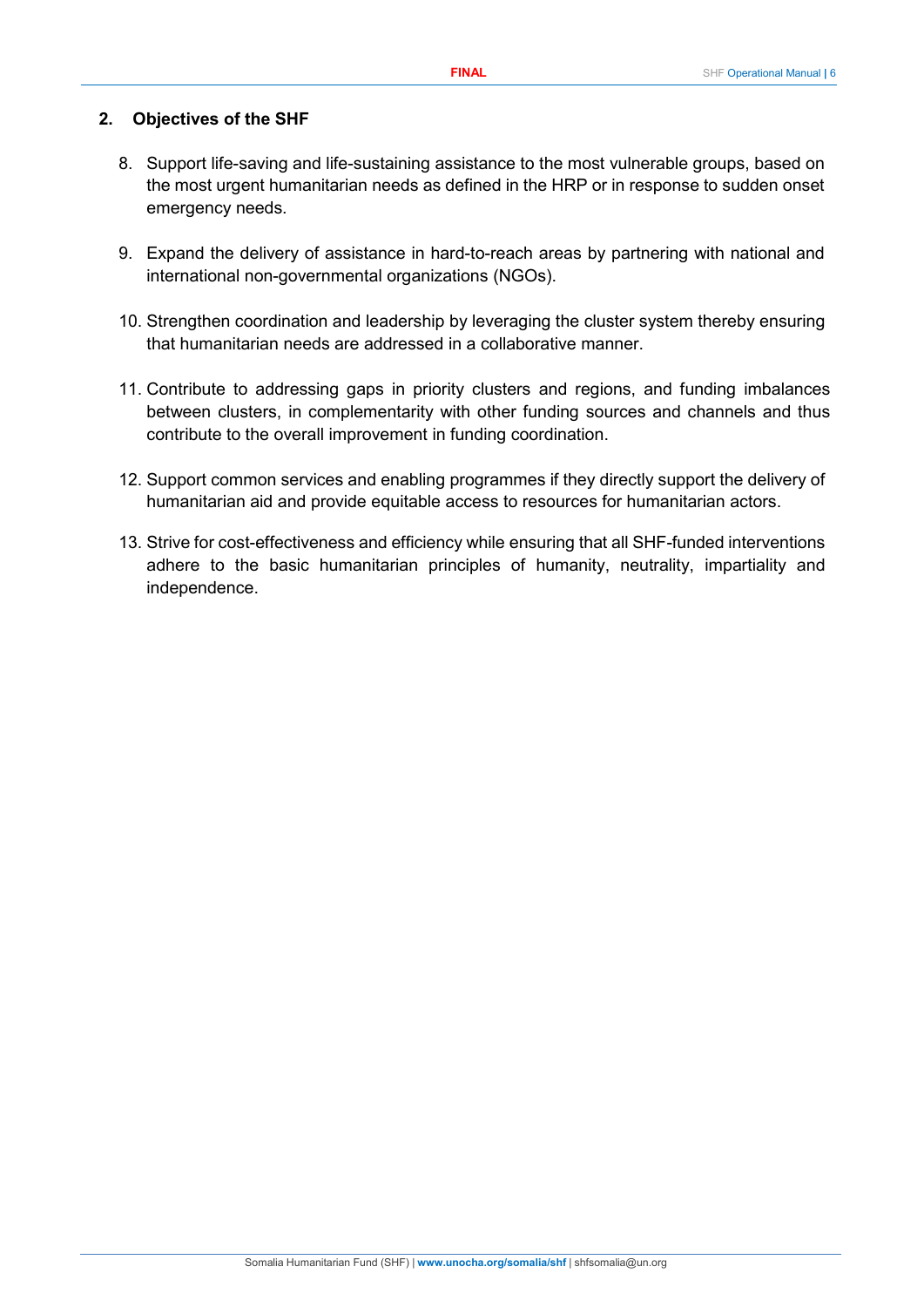#### <span id="page-6-0"></span>**3. Governance and management**

14. The activities of the SHF will be carried out under the overall leadership of the HC. An The SHF AB, chaired by the HC and comprised of four UN agencies, four NGO representative, and four donor representatives and OCHA Somalia, advises on all aspects of the use of SHF funds.

#### <span id="page-6-1"></span>**3.1. Humanitarian Coordinator**

- 15. The responsibility for the overall management of the Fund on behalf of the Emergency Relief Coordinator (ERC) rests with the HC, who is supported by OCHA Somalia and the SHF AB. The HC:
	- Approves, reviews and updates the Operational Manual, which outlines the Fund's scope and objectives; programmatic focus; governance structures and membership; allocation modalities and processes; accountability mechanisms; and operational modalities;
	- Leads advocacy and resource mobilization for the Fund, at both global and country levels, supported by OCHA Somalia and in coordination with the relevant OCHA entities at headquarters;
	- Approves direct costs for OCHA Somalia Humanitarian Financing Unit (HFU);
	- Chairs the SHF AB and provides strategic direction for the Fund;
	- Approves the use of and defines strategic focus and amounts of the Fund's allocations;
	- Ensures that the SHF AB and the strategic and technical review committees function in accordance with the guidelines outlined in the SHF Operational Manual;
	- Makes final decisions on projects recommended for funding. This responsibility is exclusive to the HC and cannot be delegated. Funding decisions can be made at the discretion of the HC, without a recommendation from the AB, for circumstances that require immediate response. In addition, the HC has the authority to overrule recommendations from review committees;
	- Approves projects and initiates disbursements;
	- Ensures complementary use of SHF funding with other funding sources, including the Central Emergency Response Fund (CERF) and bilateral funding;
	- Leads the process of closing the SHF.

## <span id="page-6-2"></span>**3.2. Advisory Board**

16. The SHF AB is a body with an advisory function that supports the HC in steering the Fund's strategic direction and oversees the performance of the Fund. It advises the HC on strategic and policy issues and ensure the views of the Fund's stakeholders are represented. It serves as a forum to share information on funding coverage to strengthen donor coordination, to discuss funding priorities in line with the HRP and to review the accountability mechanisms of the Fund. The final decision-making authority rests with the HC, who chairs the AB.

17. The AB is comprised of:

- HC (Chairperson);
- 4 UN agencies;
- 4 NGOs: two (2) international, one (1) national, and one (1) representative of the Somalia NGO consortium;
- 4 donor representatives: three (3) SHF-contributing donor and one (1) non-SHF donor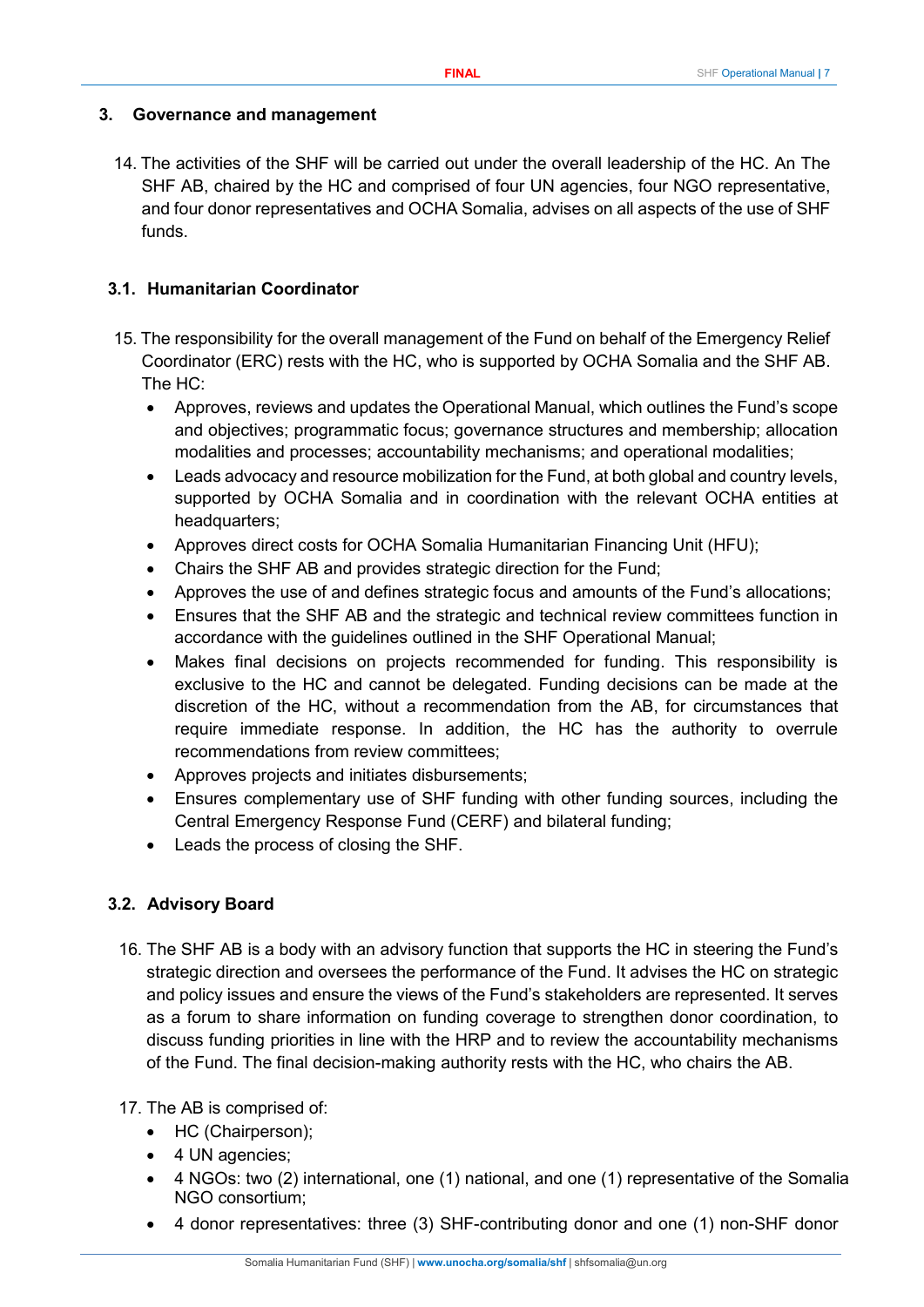member of the Somalia Informal Humanitarian Donor Group (IHDG);

- OCHA Head of Office.
- 18. The SHF AB membership is limited to ensure a meaningful discussion and quick and effective decision-making. The selected members make a commitment to attend all Board meetings, to provide comments by email, as required, and are authorized to make decisions during the AB meetings. Humanitarian UN agencies select four among them as AB members; the NGOs select three NGOs as AB members in addition to the Somalia NGO Consortium representative; and the SHF donors select three SHF donor representatives and one non-SHF donor, which is usually selected within the IHDG.
- 19. OCHA Head of Office participates in the AB meetings as a full member; OCHA Somalia HFU serves as the secretariat of the AB. Board members are elected for two years; tenure is renewable, and representation should be at the country representative or head of country office level. Board members participate in their individual and technical capacities; they do not represent the interest of their agency or broader constituencies. To ensure continuity, the replacement of AB members is staggered so that every year half of the representatives of UN agencies, NGOs and donors are replaced (or re-elected).
- 20. The key functions of the AB are:
	- *Strategic focus*: The AB supports the HC in ensuring that the main objectives of the Fund are met. The AB should review and advise the HC on strategic elements of the Fund such as the allocation strategies, the operational manual and project selection. The AB advises the HC in setting funding targets and provides support to resource mobilization efforts.
	- *Risk Management*: The AB supports the HC and OCHA Somalia in undertaking periodic risk analyses and reviewing the risk management plan of the Fund in accordance with the Fund's Accountability Framework (see section 7, Accountability Framework).
	- *Transparency of the overall process*: The AB should monitor the Fund's processes with the objective of ensuring that all stakeholders are treated fairly and that the management of the Fund abides by the established policies and procedures.
	- *Review of operational activities*: The AB monitors the operational performance of the Fund, providing advice to the HC. Specifically, the AB (i) reviews and endorses the SHF's Common Performance Framework (CPF) indicators, set the targets/benchmark and definitions of score ranges in the first quarter of each year; (ii) reviews and endorses the SHF's CPF results and qualifies the indicator's results (critical, below normal, normal, above normal, or exceeding vis‐à‐vis the context) at the end of the year.
- 21. Any member of the AB may propose an agenda point for the AB meeting. A quorum of six members is required for the AB to make recommendations to the HC.
- 22. The Board may review proposals that cut across clusters and common services projects. OCHA Somalia as the secretariat of the AB is responsible for communicating the Board's comments and recommendations on submitted projects to the HC, along with the supporting argumentation and a summary of the discussion within the Board. If necessary, the Board can select a set of completed SHF-funded projects for an external evaluation.
- 23. Apart from the regular meetings prior to and after each standard allocation, the Board can hold additional meetings to discuss specific issues concerning the Fund, at the request of Board members or the HC. This may include but is not limited to the AB reviewing complex allocation decisions, to meet the visiting officials and missions, or to approve the CPF targets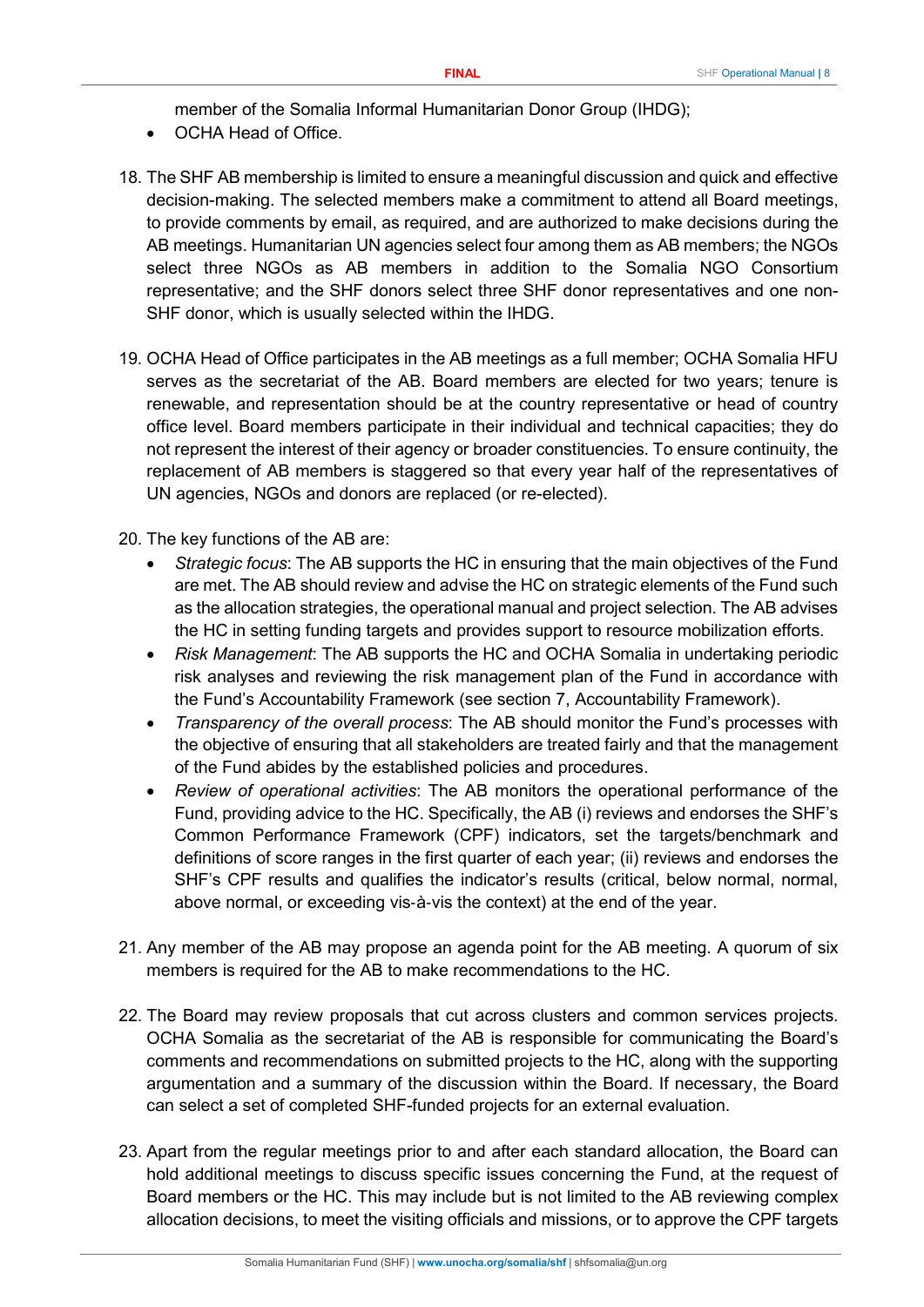at the beginning of the year and results at the end. The Board can discuss projects and other issues via email. If the Board is reviewing a project of one of its members, that agency cannot take part in the review.

- 24. Beyond these functions, the HC can call on the AB at any time to (a) give advice on a project rejected by the cluster, but where the submitting organization has appealed, (b) arbiter conflicts between submitting organizations, a cluster and the HC, (c) perform ad-hoc reviews of the SHF mechanism in cases of an unexpected change of circumstance, or (d) perform any other advisory function as judged necessary by the HC.
- 25. The frequency of meetings is determined by the processes that require strategic direction and policy guidance. The AB meets at least four times a year. These meetings cover a range of the above tasks, including but not limited to endorsing budgets for the HFU, reviewing the Operational Manual, sitting to review allocation decisions, or to discuss changes to the humanitarian context.

## <span id="page-8-0"></span>**3.3. Clusters**

- 26. Clusters support the SHF at two levels:
	- I. at the strategic level they ensure linkages between the Fund, the HRP and cluster strategies;
	- II. at the operational level cluster coordinators provide technical expertise and take active part in the process of project prioritization, they review and endorse revision requests and support the SHF accountability activities.
- 27. Cluster coordinators are involved in several steps of the SHF programme cycle:
	- *Strategic prioritization*: Cluster coordinators play an active role in the process of agreeing on the strategic priorities of the SHF allocations and allocation rounds by seeking inputs from their regional and national cluster structures and providing inputs to the Inter-custer Coordination Group (ICCG).
	- *Application process*: To the extent possible, cluster coordinators provide programmatic guidance to applicants before their submission of proposals to the Fund.
	- *Strategic and technical review of projects*: Cluster coordinators (i) ensure that the strategic review of projects is carried out as set in the SHF Operational Manual; (ii) they contribute to the technical review of project proposals; and (iii) provide cluster-specific standard activities and corresponding standard indicators.
	- *Recommendation of projects for funding*: After the inclusive and transparent strategic review, cluster coordinators recommend selected projects for funding. The scoring sheet and the list of selected projects is submitted, through OCHA Somalia and the GMS, to the HC and the AB for review and approval.
	- *Monitoring and reporting*: Clusters contribute to monitoring and evaluation by developing three to five key indicators and standard activities per cluster, by including SHF projects in their cluster portfolio, by analysing project reports, by participating in inter-agency project visits, by providing any other relevant information about the implemented projects, and by providing sampling criteria for the selection of projects for evaluation.
	- *Revisions*: Cluster coordinators endorse individual revision requests.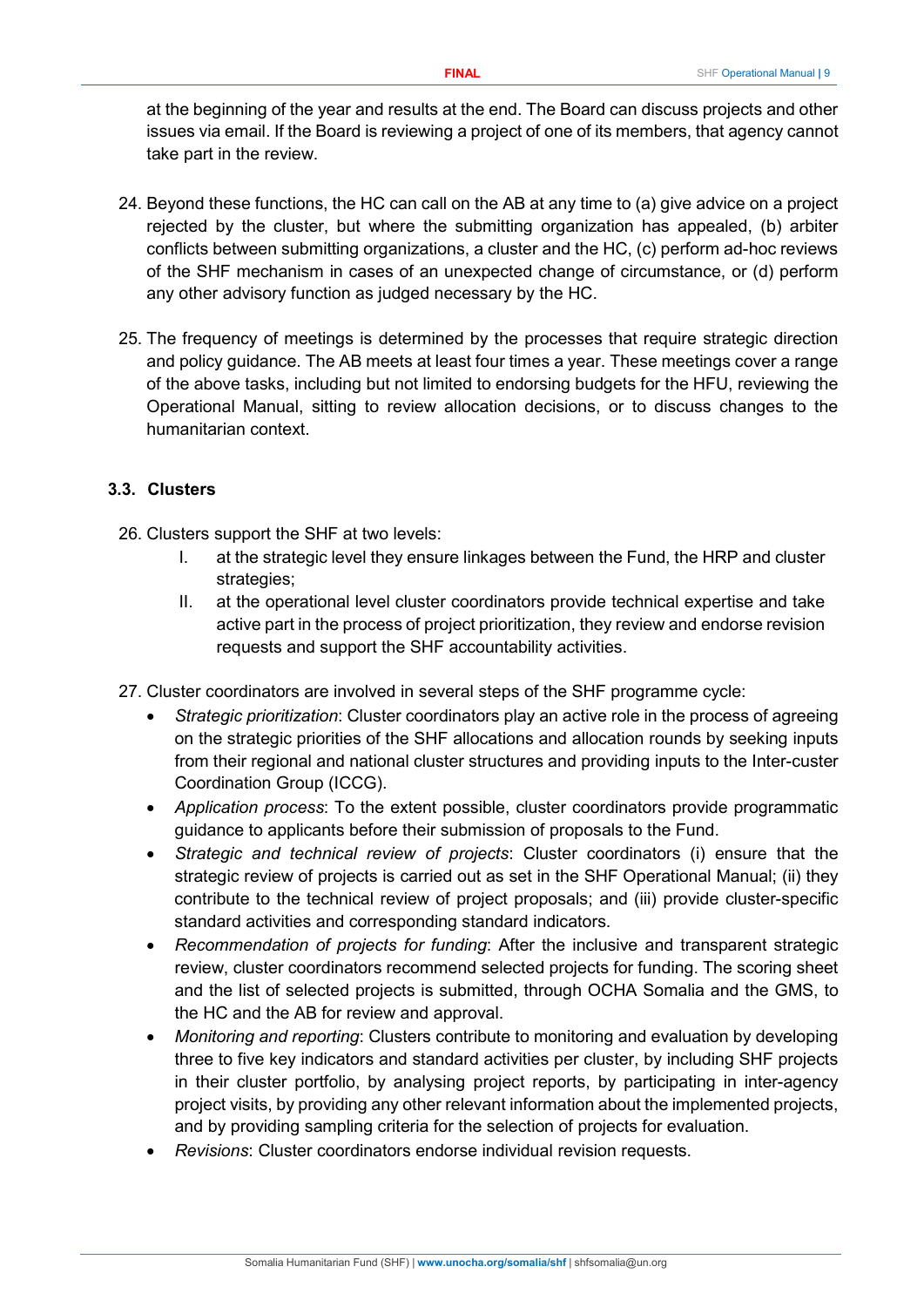#### <span id="page-9-0"></span>**3.3.1 Strategic and Technical Review Committees**

- 28. *Objective*: Strategic review committees (SRCs) are responsible for the strategic review of project proposals received by the SHF and may also support the technical review process. They are not representative bodies. Technical review committee (TRC), as subset of the SRC that also includes HFU technical staff and OCHA Country-Based Pooled Funds Section (CBPFS) finance staff that assess the technical soundness and financial quality of project proposals based on the SRC inputs and other comments made.
- 29. *Composition and size*: Strategic review committees are composed of experts, selected based on demonstrated technical knowledge of specific cluster, from national NGOs, international NGOs and UN agencies, cluster coordinator(s) and cluster support staff; and HFU. The three groups (local and international NGOs, UN agencies) are represented equitably. The size of the SRC may vary according to the size of the cluster, from 6 members (1 LNGO, 1 INGO, 1 UN, cluster coordinator, co-chair, HFU) to 12 members (3 LNGO, 3 INGO, 3 UN, cluster coordinator, co-chair, HFU), and is determined by cluster coordinators in consultation with cluster partners. The size and composition are adjusted accordingly for multi-cluster or integrated projects.
- 30. *Decision making*: SRC members review a scoring system to prioritize projects, which is prepared by the cluster coordinator and reflective of the standardized SHF score card. They try to find a consensus. If this is not possible, the members vote and decide by simple majority. Members refrain from the discussion of and vote on their own agency's projects. At all times, HFU takes part in decision-making and supports the review committees in performing their functions.
- 31. *Tenure:* The tenure for SRC members is for maximum one year. SRCs may be established ahead of the launch of the HRP process and the SRC tenure can be in line with the HRP cycle. Membership is renewable but may not exceed two tenures, unless agreed by the cluster for specific technical reasons.
- 32. *Criteria*: Organizations included in the OCHA Somalia-compiled 3Ws matrix (or that meet other cluster membership criteria) are considered cluster members. Only cluster members can be part of SRCs. The individual nominated by the organization shall have the relevant technical expertise and shall be available for at least six months. The organization nominating a staff member shall have an operational presence in Somalia. Consultation with field-based staff is possible, by email or other means. Organizations but not individuals may be members of more than one SRC. Individuals may not be nominated for more than one SRC.
- 33. *Selection Process*: SRC members are elected by cluster members after cluster coordinators invite interested organizations to nominate their staff member. Detailed rules related to selection process are determined by individual clusters. Cluster coordinators publish the results and constitute the SRC.
- 34. SRCs under the leadership of cluster coordinators support the SHF at two levels:
	- I. at the strategic level, by ensuring linkages between the HRP and cluster strategies;
	- II. at the operational level by providing technical expertise to the process of project prioritization and technical review of projects.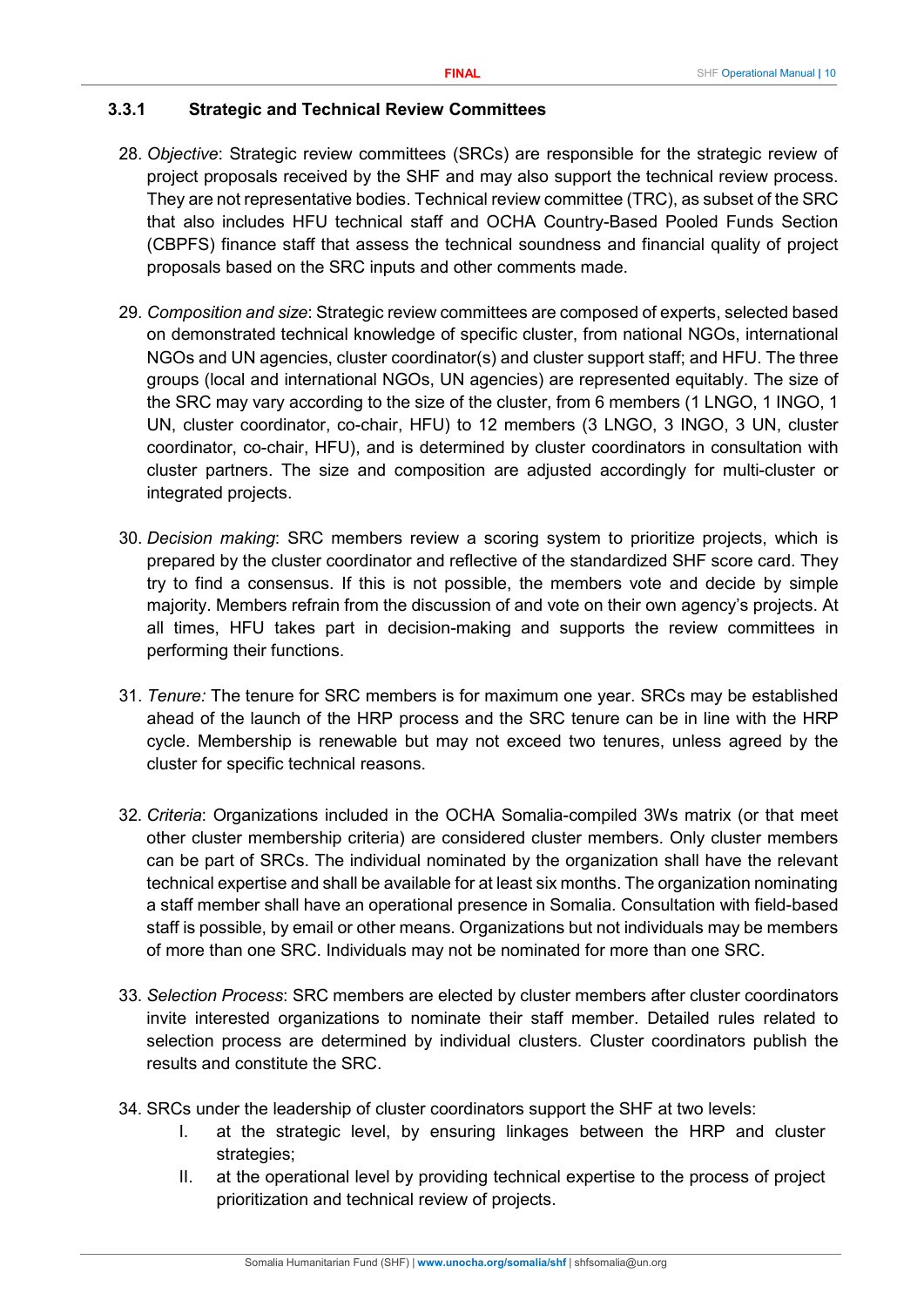- 35. The SRCs can undertake the following SHF-related activities:
	- Establish needs-based priorities for funding in consultation with cluster partners;
	- Facilitate all SHF related processes in consultation with cluster partners;
	- Facilitate cross-cluster coordination;
	- Lead a process to transparently identify, review and recommend priority humanitarian projects for funding based on agreed overall cluster priorities and strategies;
	- Defend cluster strategies and proposal during allocation rounds;
	- Ensure quality and timely submissions of all related cluster materials;
	- Promote the systematic use of relevant standard activities and indicators for projects;
	- Participate in field monitoring visits to support assessment of implemented projects;
	- Review and recommend revision requests when technical or strategic input is required;
	- Train and build capacity of cluster partners on the SHF procedures.
- 36. After the strategic review has been finalized technical review is undertaken by the TRC that assesses the technical soundness and financial quality of project proposals. TRC is a subset of SRC and usually consists of cluster coordinator and cluster support staff, HFU and CBPFS finance staff. The technical review can be conducted remotely and online.

## <span id="page-10-0"></span>**3.4. OCHA Head of Office (HoO)**

- 37. The OCHA HoO oversees the operations of the Fund to support the HC. As such, the HoO is responsible for the effective management of the Fund in accordance with the CBPF Policy Instruction, Handbook and the SHF Operational Manual.
- 38. The HoO responsibilities and functions with respect to the SHF are to:
	- Support and advise the HC on strategic issues and resource mobilization.
	- Supervise the OCHA Somalia HFU and ensure that the HFU is well integrated and coordinated with other units and sub-offices of OCHA Somalia.
	- Ensure that OCHA Somalia has the capacity to fulfil the SHF accountability requirements, including risk management and implementation of the SHF operational modalities.
	- Promote active involvement of existing coordination structures in the SHF processes and ensure that its scope, objectives and allocation strategies are aligned with the HRP.
	- Approve project revisions within the scope of authority delegated and granted by the HC.
	- Interface with headquarters on policy issues related to the SHF.
	- Act as a permanent member of the SHF AB.

#### <span id="page-10-1"></span>**3.5. OCHA Somalia Humanitarian Financing Unit (HFU)**

- 39. The HFU is responsible for the daily management of all programmatic and financial aspects of the Fund on behalf of the HC and under the supervision and guidance of OCHA HoO.
- 40. In support of the HC and AB, and with the assistance of other OCHA sections and units, the HFU will undertake the following tasks:
	- a) Management of SHF operations and policy advice to the HC
	- Advise the HC and OCHA HoO on Fund strategies and other Fund-related matters.
	- Facilitate the development of the SHF scope, objectives and allocation papers.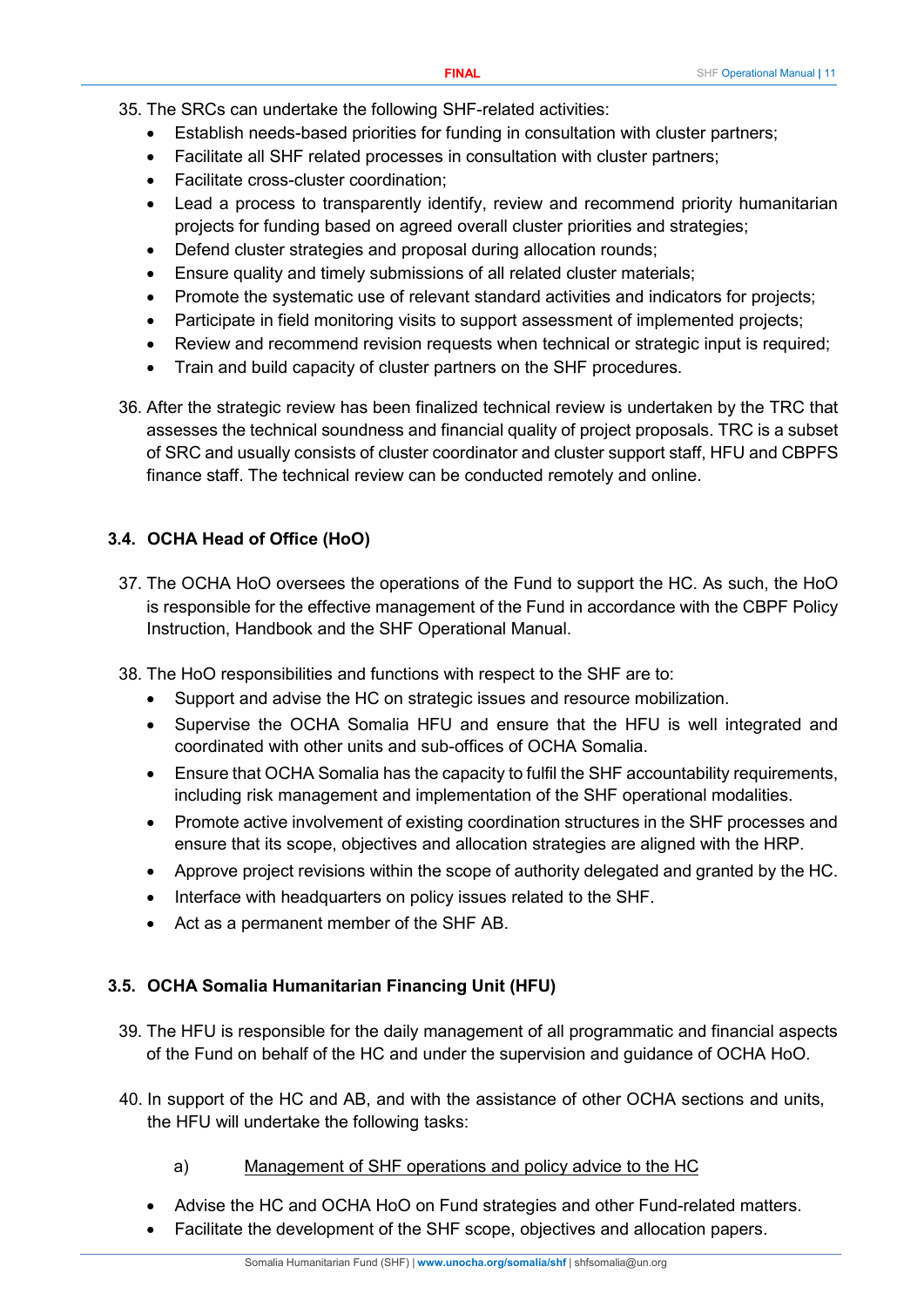- Provide oversight to the entire funding cycle from allocation launch to project closure.
- Engage with SHF donors and coordinate with other humanitarian donors in the country.
- Draft the resource mobilization strategy and support its implementation in coordination with headquarters resource mobilization efforts.
- Support HC and HoO efforts to link the Fund with the Humanitarian Programme Cycle (HPC) by promoting allocations in alignment with the HRP.
- Support and promote partner compliance with the SHF procedures.
- Produce reports, analysis and other documents, as necessary, to support decisionmaking, coordination, communication and resource mobilization activities.
- Promote the complementarity of the SHF and CERF.
- Serve as the AB secretariat.
- Prepare the SHF annual report.
- Facilitate public information sharing with all stakeholders.
- Ensure that governance and allocation documentation is available on the SHF webpage [\(www.unocha.org/somalia/shf](http://www.unocha.org/somalia/shf) ).

#### b) Project Cycle Management

- Facilitate and train stakeholders on the SHF processes, including but not limited to programmatic and financial management, assurance measures, and the use of the Grant Management System (GMS).
- Ensure compliance with processes, systems, templates and tools for CBPFs defined in the global handbook, this Operational Manual and other SHF procedures.
- Provide support to all SHF recipients throughout the allocation process and promote feedback and continuous learning.
- Participate in decision making and facilitate activities associated with strategic review.
- Participate in decision making and facilitate activities associated with the technical review and ensure the finalization of the technical review.
- Ensure the follow up with fund disbursements and refunds.
- Ensure narrative and financial reporting compliance.
- Manage project revision requests (e.g. follow-up and support with budget revisions, reprogramming, no-cost extensions, etc.).
- Ensure Financial Tracking Service (FTS) reporting, as required.
	- c) Implementation of the SHF Accountability Framework
- Support and advise the HC and OCHA HoO on the implementation of the SHF Accountability Framework.
- Coordinate and facilitate capacity and performance assessments, risk management, monitoring and reporting.
- Ensure compliance with the minimum requirements described in the operational modalities of the SHF Operational Manual.
- Ensure compliance with audit requirements and follow up recommendations stemming from audits and monitoring findings.
- Facilitate periodic external evaluations in line with the global agreements on evaluation requirements for the CBPFs.

## <span id="page-11-0"></span>**3.6. SHF Partners**

41. Donor contributions to the SHF are utilized to fund projects carried out by the SHF partners: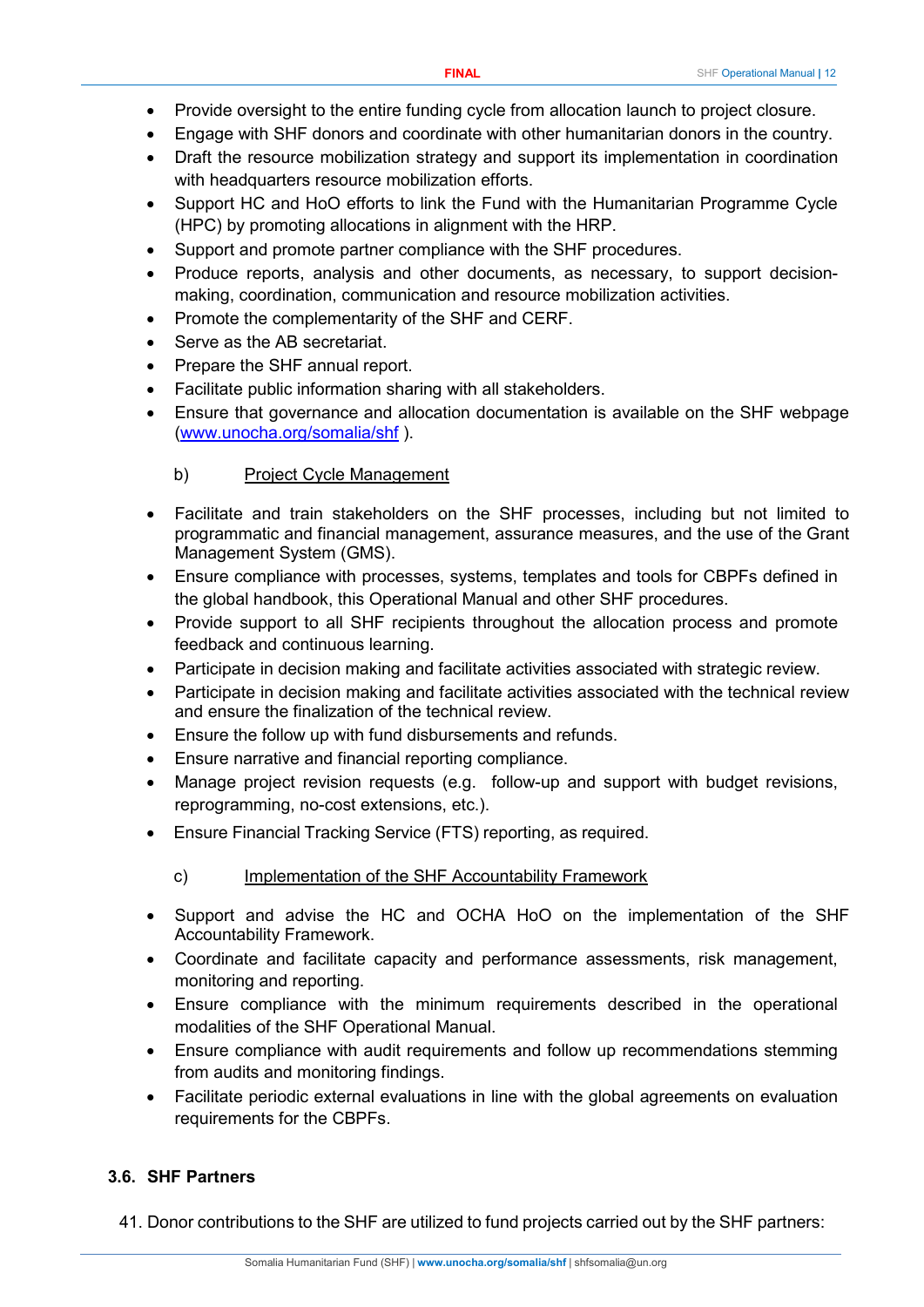- National and international NGOs that have passed the SHF capacity assessment.
- UN Agencies, Funds and Programmes (UN AFPs), that have signed the standard Memorandum of Understanding (MOU) for the SHF with the Multi-Partner Trust Fund Office (MPTFO).
- 42. The responsibilities of the SHF partners:

## a) Application process

- Partners must familiarize themselves with the SHF processes and, if necessary, seek advice from OCHA Somalia HFU and cluster coordinators before applying for funding.
- They must develop and submit project proposals through the GMS that reflect and are aligned with the SHF allocation strategy and as per guidance of cluster coordinators with all the necessary supporting documents.
- They must adhere to the set timelines and ensure speedy, thorough and responsive review process.
- They must ensure that due diligence information is dully updated in the GMS.

## b) Implementation

- After the project approval and technical review process, they must sign the grant agreement and related annexes specifying the applicable terms and conditions, becoming legally accountable for the proper use of SHF funds.
- Partners commit to comply with all the requirements defined in the grant agreement. Some terms of the agreement may be modified to accommodate the necessary changes arising through the unforeseeable circumstance through the project revision, budget revision and no-cost extension. (For details on revision requests partners should contact OCHA Somalia HFU).

#### c) Accountability

- Partners need to ensure that robust internal accountability procedures (monitoring, reporting, risk management) are in place and diligently applied in relation to the SHF projects. The monitoring and reporting capacity of each partner will be verified during the capacity assessment, the project approval process and during the project cycle.
- Implementing partners have an obligation to facilitate all SHF accountability activities (see section *5. Accountability Framework* and specific grant agreements), whether conducted by OCHA Somalia HFU, cluster coordinators or any other entity contracted or authorized by OCHA Somalia and the United Nations, including but not limited to visits with partners, external experts or donors; monitoring visits; financial assurance activities; and investigations.
- Implementing partners shall provide narrative and financial reports in line with the reporting requirements stipulated in the grant agreement or its annexes.
- Implementing partners must immediately report to the OCHA Somalia any constraints (management, financial, logistical, security) that may significantly affect the implementation or lead to changes of the SHF project.
- Implementing partners are, as per the grant agreement, obliged to immediately report fraud or suspected fraud. See section *5.9. Complaint and feedback mechanism*.
- Implementing partners should always inform the SHF of any organizational changes, including but not limited to the change of designated signatory and/or legal representative, change of organizational name, change on bank information or contact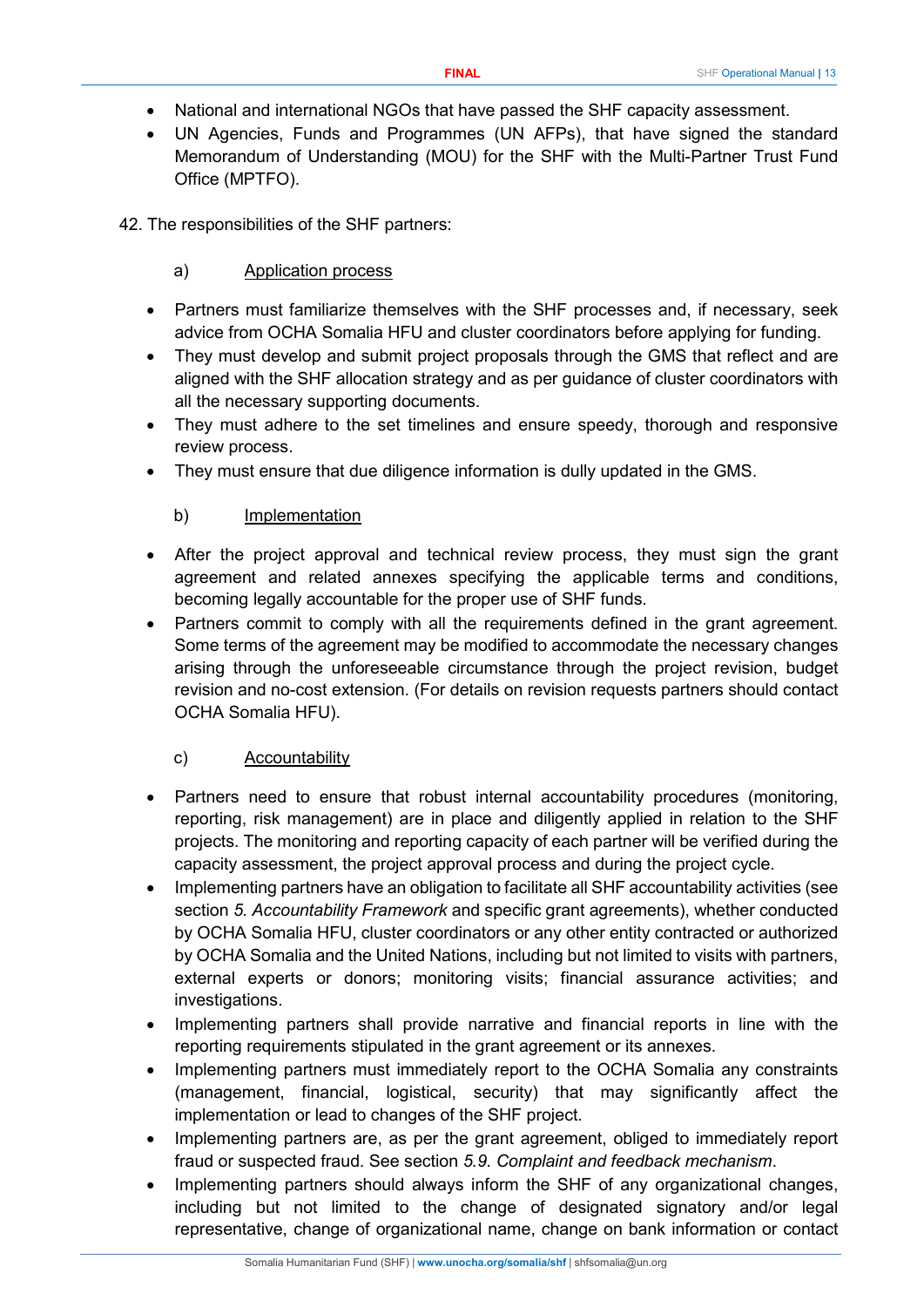#### information.

- Implementing partners are required to provide the requested staffing lists and contact lists of beneficiaries per project for remote call monitoring and other assurance activities, when requested by the HFU.
	- d) Visibility
- All partners are requested to promote their work and assistance funded by the SHF, as per the SHF Visibility Guidelines (Annex 9) and in close partnership and collaboration with OCHA Somalia HFU to maximize the impact of their communication efforts around the SHF.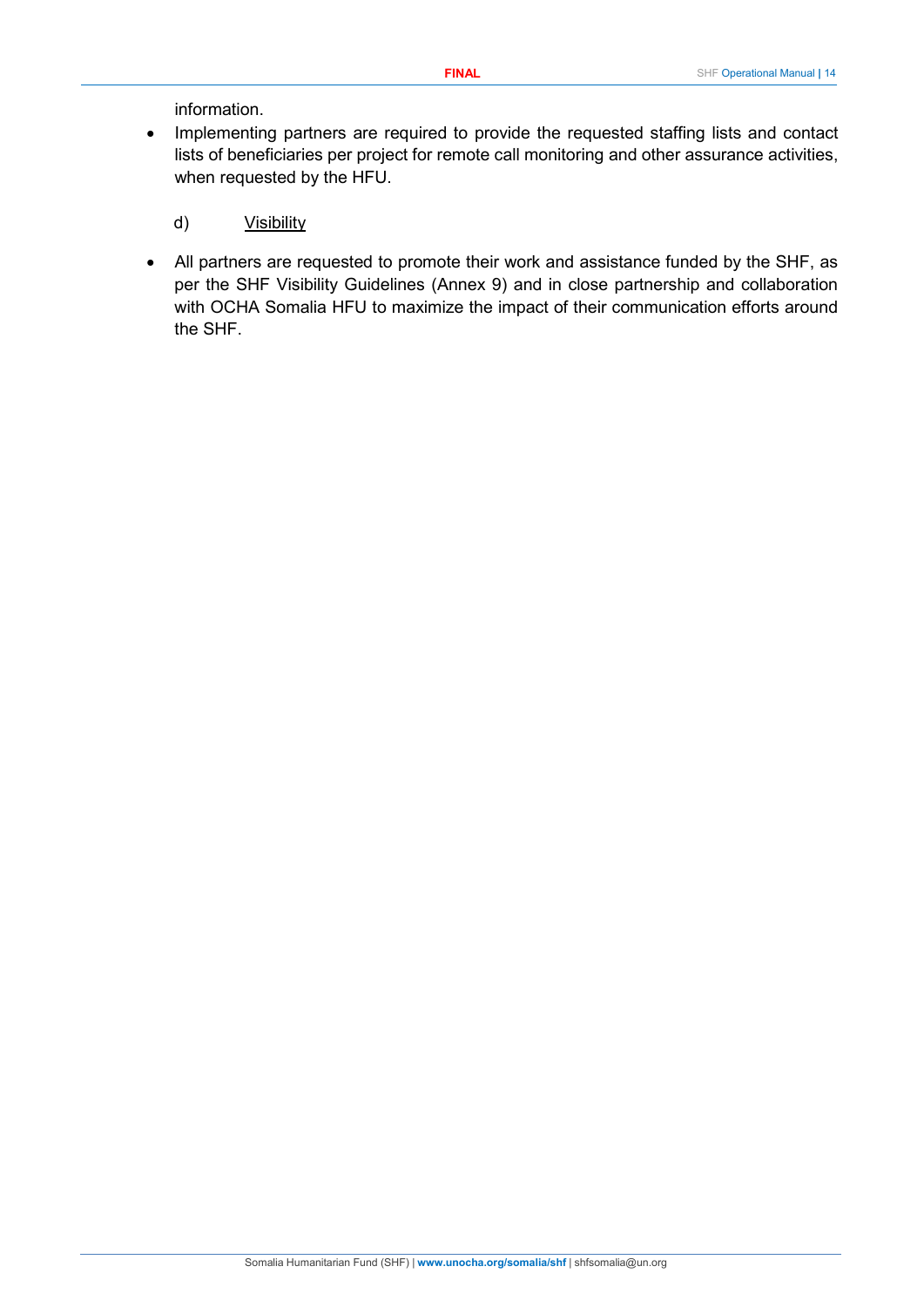#### <span id="page-14-0"></span>**4. Allocation process**

43. The SHF has two funding windows – standard allocation and reserve. Unless otherwise decided by the HC in consultation with the AB, up to 25 per cent of the available funding is kept as reserve and at least 75 per cent is allocated at the time of the first standard allocation. These percentages can be revised based on the humanitarian situation and changes in humanitarian needs. The HC, in consultation with the AB, decides on the percentages.

#### <span id="page-14-1"></span>**4.1. Standard allocation**

- 44. The standard allocation process is the core element of the SHF and is used to allocate most of the funding. The HC, advised by the AB and in consultation with the ICCG, allocates available funding for priority interventions, based on the analysis of humanitarian needs and strategic priorities. Joint and clusters-specific priorities are outlined in the allocation strategy, which serves as a background for submission of project proposals, which are assessed, reviewed and submitted to the HC for final approval. Standard allocations usually take place twice a year, depending on the funding situation. They include three steps:
	- I. strategic prioritization, which may include the apportionment of funding envelopes, and results in the standard allocation paper;
	- II. submission of project proposals and prioritization of projects; and
	- III. review and approval of recommended projects.
- 45. The first standard allocation usually takes place in the first half of the year, after the publication of the HRP and once preliminary data from major assessments is available. The second allocation usually takes place in the second half of the year, after the publication of the mid-year review of the HRP. Strategic prioritization is based on assessed needs and the agreed humanitarian strategy, taking stock of cluster assessments and other information based on the situation at the time of an allocation. While the HC should strive to allocate the available funding as quickly as possible, the number and timing of standard allocations each year may vary depending on the emergence of new crises and the availability of funds. Further standard allocations may be added to ensure that received funding is disbursed quickly.

#### <span id="page-14-2"></span>**4.2. Standard Allocation process and workflow**

- 46. Steps of the standard allocation process include
	- I. Development of the allocation strategy
	- II. Submission of project proposals through the GMS
	- III. Strategic review by the SRCs
	- IV. HC preliminary approval and AB consultation
	- V. Technical and financial review by TRCs and OCHA
	- VI. Final approval by the HC
	- VII. Disbursement
- 47. The HC initiates a standard allocation process by publishing a standard allocation paper developed based on agreed priorities of the HRP. The HC, supported by the HFU, utilizes existing coordination mechanisms and the ICCG to establish a process that produces credible and unbiased information to develop the strategy. This process results in an allocation paper which summarizes the analysis, strategy and intent of the standard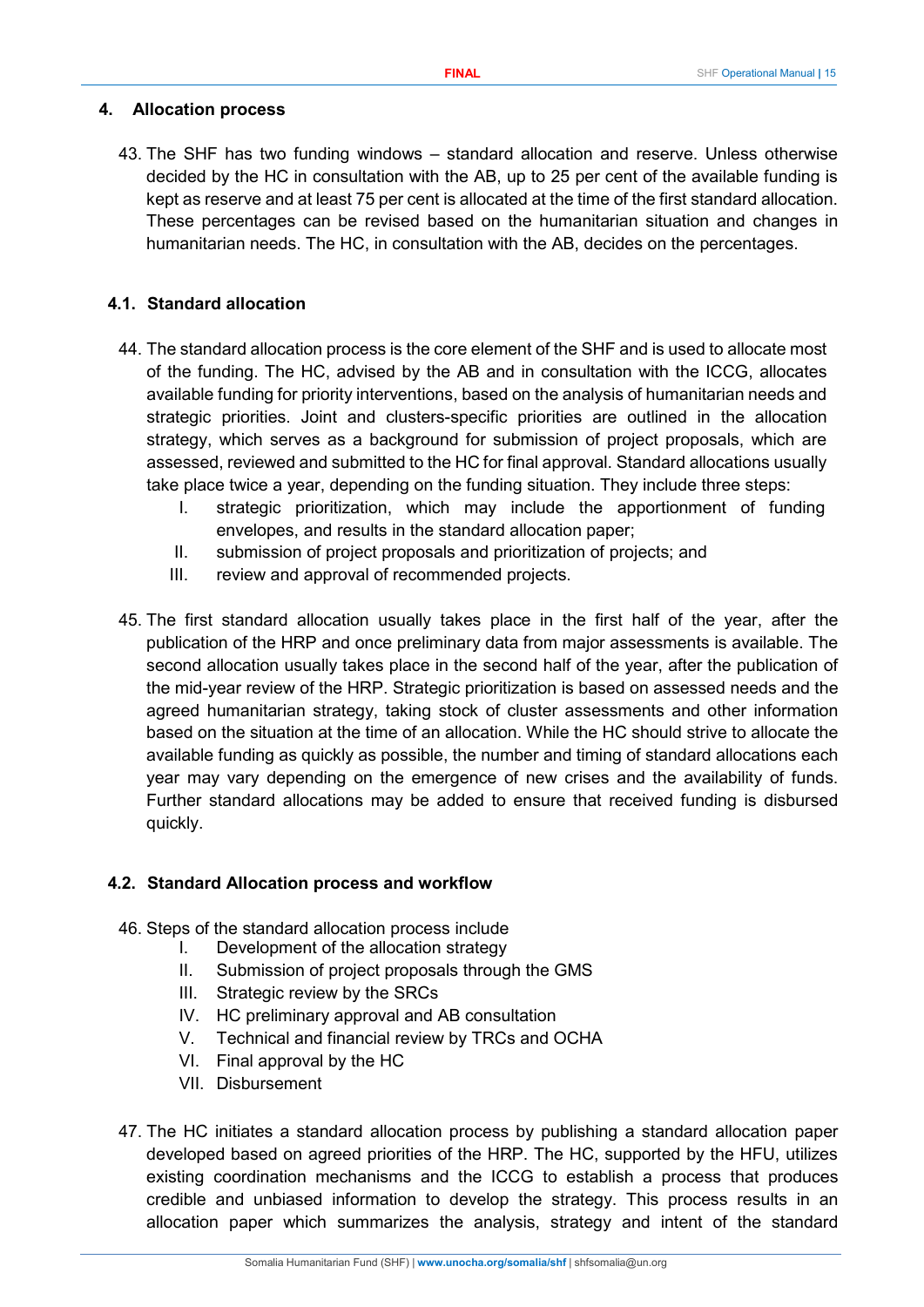allocation. The AB reviews the draft document and advises the HC on the document's finalization.

#### <span id="page-15-0"></span>**4.2.1 Step 1: Allocation strategy development**

48. The standard allocation paper outlines;

- The humanitarian context in Somalia and priority humanitarian needs for this standard allocation.
- Criteria for the allocation of SHF funds (reflected in a prioritization matrix or scorecard/score sheet).
- The allocation of funding envelopes to priority locations, clusters and/or types of interventions, with guidance to strategic review committees for the prioritization of projects.
- A timeline for the standard allocation process.
- 49. Once the HC has officially launched the standard allocation process by publishing the allocation paper, clusters disseminate it to their cluster members.

#### <span id="page-15-1"></span>**4.2.2 Step 2: Submission of project proposals**

- 50. Only eligible SHF partners may apply for SHF funding. For becoming eligible, a partner must have passed the SHF capacity assessment, have its due diligence approved in the GMS and have no outstanding compliance or oversight issues. The SHF eligibility list is regularly updated, posted on the SHF website and published with the allocation strategy paper. See section *5. Accountability Framework* for details.
- 51. HRP projects or subsets thereof are submitted by partners through the GMS within the deadline set in the standard allocation paper. Projects, which should strictly address the priorities outlined in the allocation paper, can only be submitted though the GMS.

#### <span id="page-15-2"></span>**4.2.3 Step 3: Strategic review**

52. The project prioritization and selection process consist of the following sub steps:

- OCHA Somalia HFU conducts an initial pre-review to ensure that submitted proposals are within the geographic scope of the standard allocation and forwards proposals to the SRC members though the GMS.
- SRC meets to review the submitted proposals and prioritizes proposals for SHF funding within the envelope that has been apportioned to the cluster or activity. To further prioritize proposals, the SRC applies the standard prioritization matrixes with scoring in each of the following key areas (i) strategic relevance, (ii) programmatic relevance (iii) cost effectiveness (iv) engagement with coordination and (iv) management and monitoring. Clusters may develop additional, cluster-specific criteria, which should be shared with cluster members and should be reviewed before each allocation.
- Cluster coordinators or SRCs may consults regional cluster focal points for their inputs on humanitarian activities or to verify information required for the review of submitted proposals.
- The SRC may ask organizations to modify or clarify their proposals. Cluster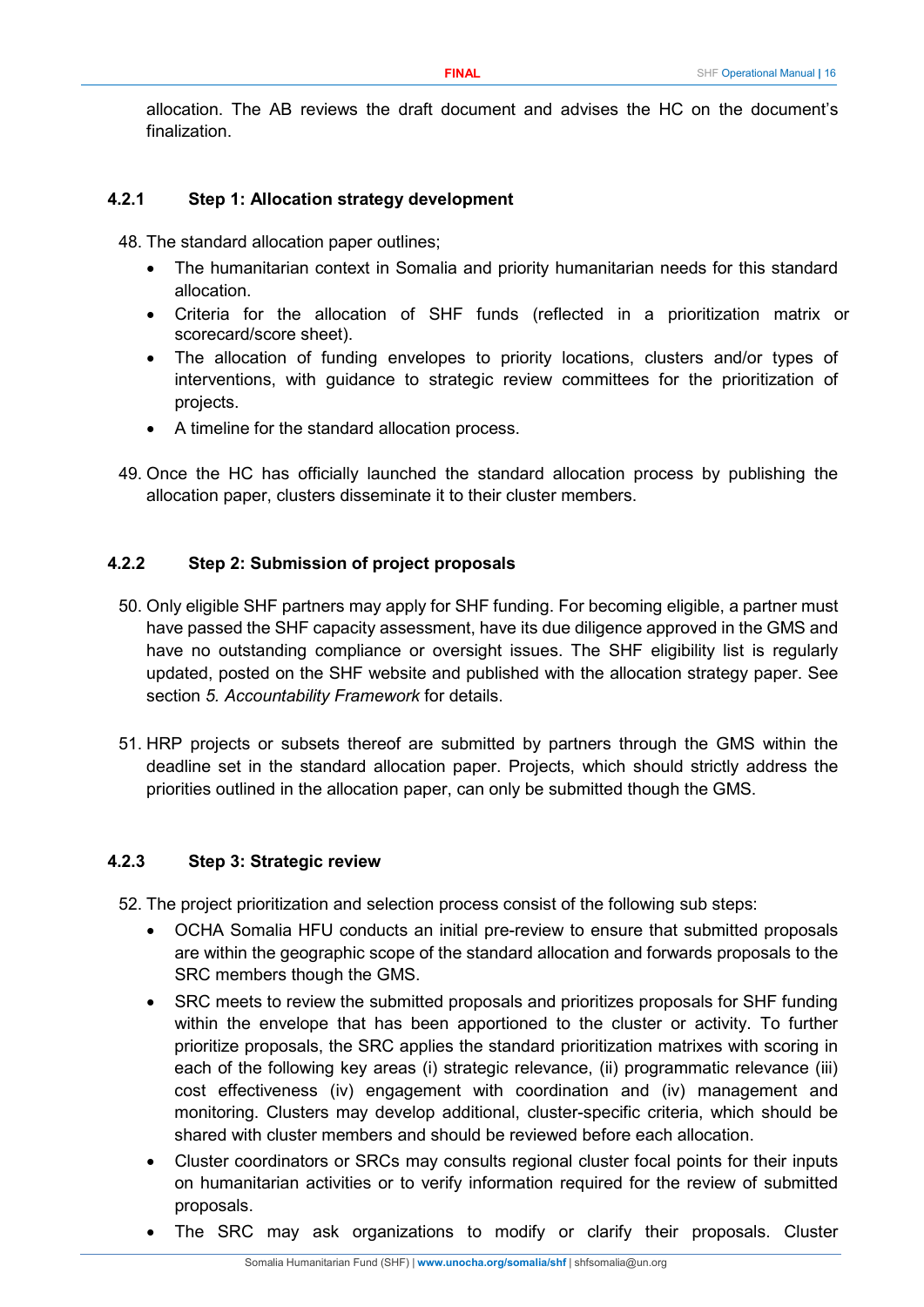representatives are responsible for technical review of projects, while OCHA conducts a procedural review to ensure compliance with the guidelines. Cluster coordinator summarizes the recommendation of the SRC and lists the recommended projects on the SHF scoring sheet, ensuring that the views of all SRC members are reflected. The draft scoring sheet is shared with all SRC members for comments, finalized, and submitted to the OCHA Somalia HFU. In addition to projects that SRCs prioritize and recommend for funding, they rank other projects that have been submitted in order of priority.

53. When prioritizing projects, the SRC ensures that the following criteria are respected:

- Recommended funding is strategic and concentrated on the highest-priority projects as defined in the allocation strategy paper, rather than funding many projects that would receive a small amount each.
- Funding responds to the greatest and most immediate needs.
- Selected projects help achieve the strategic priorities and cluster objectives as specified in the HRP. Projects that are ranked as 'high' in the HRP, that score high on the gender and age marker and that ensure the implementation of centrality of protection should be prioritized.
- Organizations and their implementing partners have the capacity and expertise to implement projects, have a good record, are represented in the cluster's 3W matrix, and are present in the project area.
- Projects should be implemented within 12 months, but partners may, in exceptional circumstances, request a no-cost extension of up to an additional six months. In exceptional cases and subject to a strong justification, the HC may approve projects longer than 12 months.
- To reduce overhead costs, pass-through arrangements, where organizations transfer funding to their implementing partner organization without providing any meaningful guidance, coordination, technical advice, monitoring and evaluation capacities or any other function of additional value, are not eligible for funding. Direct implementation of SHF-funded projects in Somalia, rather than through an implementing partner organization, is encouraged to minimize costs and strengthen national partners.
- Organizations have confirmed in their SHF proposal that they do not have any unfulfilled reporting obligations to the Fund, and that they are able to produce an external audit or financial certificate that is not older than 18 months.
- The organization has a valid bank account capable of receiving foreign currency by wire transfer.
- 54. OCHA Somalia HFU reviews the list of the projects recommend for funding by SRCs, as well as the project documents, to ensure that they comply with all requirements and provide all necessary information. OCHA may ask clusters or organizations to clarify or modify proposals. OCHA may consult relevant agencies for technical advice. In case of cross-cluster proposals, OCHA may convene a meeting between the concerned cluster coordinators to avoid overlap and ensure a coordinated response.
- 55. If all requirements are fulfilled, OCHA presents the prioritized projects to the AB to allow AB members to raise any critical concerns, questions, or alerts concerning risks; and subsequently to the HC, who makes a final decision. The HC may (a) approve projects, (b) request the relevant clusters for revisions or clarifications, or (c) rejects proposals. The HC, supported by OCHA, publishes the final list of projects to be funded on the SHF website, shares it with the humanitarian community, and instructs disbursement of funds to participating UN organizations and to NGOs upon the finalization of the technical review.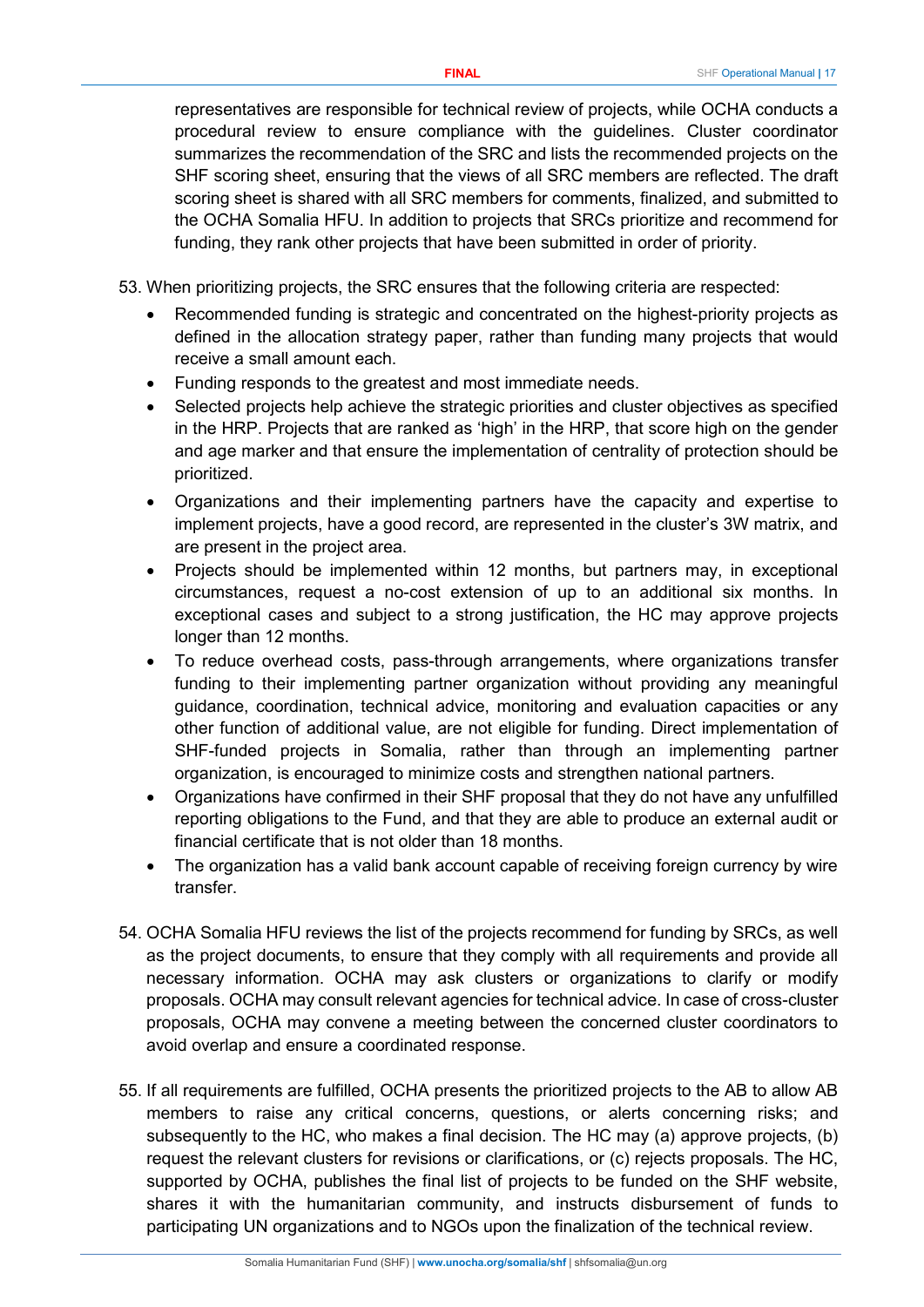56. In case the HC does not approve one or several of the projects recommended by the cluster, the next-ranked project(s) on the scoring sheet is considered for funding. Thus, clusters do not need to reopen the process for new submissions.

#### <span id="page-17-0"></span>**4.2.4 Step 5: Technical and financial review**

- 57. The technical review committees comprised of technical experts per cluster and OCHA Somalia HFU review project proposals according to their technical merit and the appropriateness of budget provisions. They dedicate enough time and effort to ensure that substandard projects are improved or rejected.
- 58. The technical review stage also includes financial review of projects by OCHA (OCHA Somalia HFU and OCHA CBPFS). Both programmatic and financial feedback is compiled and shared with the applicant jointly. Partners should re-submit project proposals at the most three times upon receiving written comments through the technical review process.

## <span id="page-17-1"></span>**4.2.5 Step 6: Final approval by HC**

- 59. The HC officially approves projects recommended through the technical review and signs the grant agreements.
- 60. Upon signature by the HC, OCHA Somalia HFU notifies the partner that the project has been approved and sends the agreement for counter-signature. Once the partner has countersigned, the agreement is sent to OCHA CBPFS in New York for the final signature of OCHA Executive Officer (for NGO projects). Expenditure and obligations are eligible from the date of signature of the agreement by the partner.

| <b>Step</b>                                  | <b>Activity</b>                                                                       | <b>Responsible</b>                                                                 | <b>Time required</b> |
|----------------------------------------------|---------------------------------------------------------------------------------------|------------------------------------------------------------------------------------|----------------------|
| <b>Step 1 Launch</b><br>of allocation        | 1.1 Development and launch of Allocation Strategy                                     | * Clusters/ICCG<br>* OCHA<br>* FCS<br>(strategy<br>paper review)<br>$*$ HC<br>* AB | 10 working days      |
| <b>Step</b><br>$\mathbf{2}$<br>Submission of | 2.1 Submission of full project proposal through the<br><b>GMS</b>                     | * IP                                                                               | 7 working days       |
| proposal                                     | <b>2.2</b> General check by HFU (, geographic priorities<br>$etc.$ )                  | * OCHA HFU                                                                         | Concurrent           |
| $\overline{\mathbf{3}}$<br><b>Step</b>       | 3.1 SRC reviews projects using GMS based                                              |                                                                                    |                      |
| Strategi<br>c review                         | unified allocation scorecard and finalizes<br>shortlist for recommendation to the HC. | * SRC<br>* OCHA HFU                                                                | 5 working days       |
| Step 4<br>Preliminary                        | 4.1 Shortlisted projects are reviewed by HFU for<br>risk compliance.                  | $*$ HC<br>* OCHA HFU                                                               | 1 working day        |

| Table 1: Standard allocation workflow (with indicative number of days) |  |  |  |  |
|------------------------------------------------------------------------|--|--|--|--|
|                                                                        |  |  |  |  |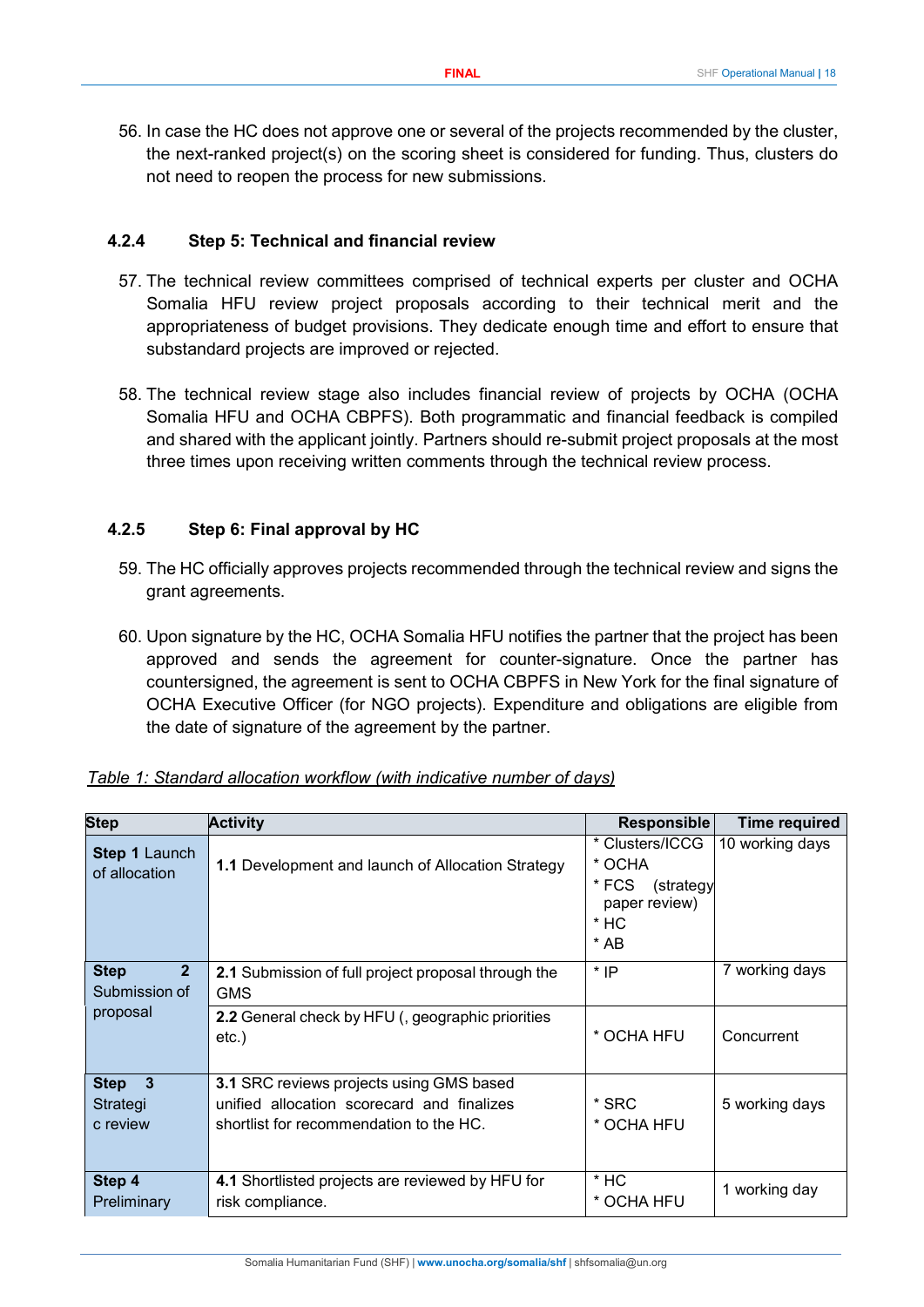| HC<br>approval,<br>AB<br>consultation                                    | 4.2 Projects preliminarily approved by HC and<br>shared with AB for consultation (AB has two working<br>day to object or comment)                        | $*$ AB<br>* OCHA HFU                                                                | 2 working days       |
|--------------------------------------------------------------------------|----------------------------------------------------------------------------------------------------------------------------------------------------------|-------------------------------------------------------------------------------------|----------------------|
| $5\phantom{1}$<br><b>Step</b><br>Technical<br>and<br>financial<br>review | Technical and<br>Financial<br>5.1<br>Cluster<br>review:<br>Technical Review Committee (TRCs) conduct<br>revision rounds to improve quality of proposals. | $*$ TRC<br>* OCHA HFU<br>ଝା<br>*Gender<br>protection<br>advisor.<br>if<br>available | 5-10 working<br>days |
|                                                                          | 5.2 Financial review and budget clearance.                                                                                                               | * OCHA HFU<br>* OCHA Finance                                                        | 10 working days      |
|                                                                          | 5.3 Consolidation of financial and technical<br>comments and submission to partners                                                                      | * OCHA HFU                                                                          |                      |
|                                                                          | 5.4 Revision of proposal – max 3 times                                                                                                                   | $*$ IP                                                                              |                      |
| <b>Step 6 Final</b><br><b>HC</b> approval                                | 6.1 HFU prepares draft grant agreement and<br>decides start date in consultation with partner                                                            | * OCHA HFU                                                                          | 2 working days       |
|                                                                          | 6.2 HC approves project and signs Grant<br>Agreement; approved projects are shared with the<br>AB for information                                        | $*$ HC                                                                              | 1-2 working days     |
|                                                                          | 6.3 Grant agreement is shared with IP for counter-<br>signature implementation)                                                                          | $*$ IP                                                                              | 1-2 working days     |
|                                                                          | 6.4 Grant agreement is signed by OCHA EO                                                                                                                 | * OCHA Finance<br>* OCHA ASB                                                        | 2 working days       |
| Step 7<br><b>Disbursement</b>                                            | 6.1 Following OCHA EO signature, first tranche of<br>funding is disbursed to the partner                                                                 | * OCHA Finance                                                                      | 10 working days      |

## <span id="page-18-0"></span>**4.3. Reserve allocations**

#### <span id="page-18-1"></span>**4.3.1 Strategy and workflow**

- 61. The reserve allocation is intended for rapid and flexible allocation of funds in response to unforeseen circumstances, emergencies, or contextually relevant needs. The reserve will be used to provide an immediate response in areas not within the HRP as well as regions with highest needs not prioritized in the standard allocation. Reserve allocations are designated to be quicker and lighter than the standard allocation process. It is limited in scope and criteria, compared to standard allocations to ensure a rapid and flexible disbursement schedule. The necessity and size of the reserve allocation will be decided by the HC and the AB.
- 62. The key requirements for the allocation of funds through the reserve are:
	- The response is life-saving and/or a core emergency humanitarian response: The project will remedy, mitigate or avert direct loss of life, physical and psychological harm or threats to a population or group and/or protect their dignity. This may include common humanitarian services that are necessary to enable life-saving activities and interagency assessments in case of sudden onset disasters.
	- The response is time-critical: Necessary, rapid and time-limited actions and resources that are required to minimise additional loss of lives and economic assets, as well as to enable the continuation of humanitarian operations.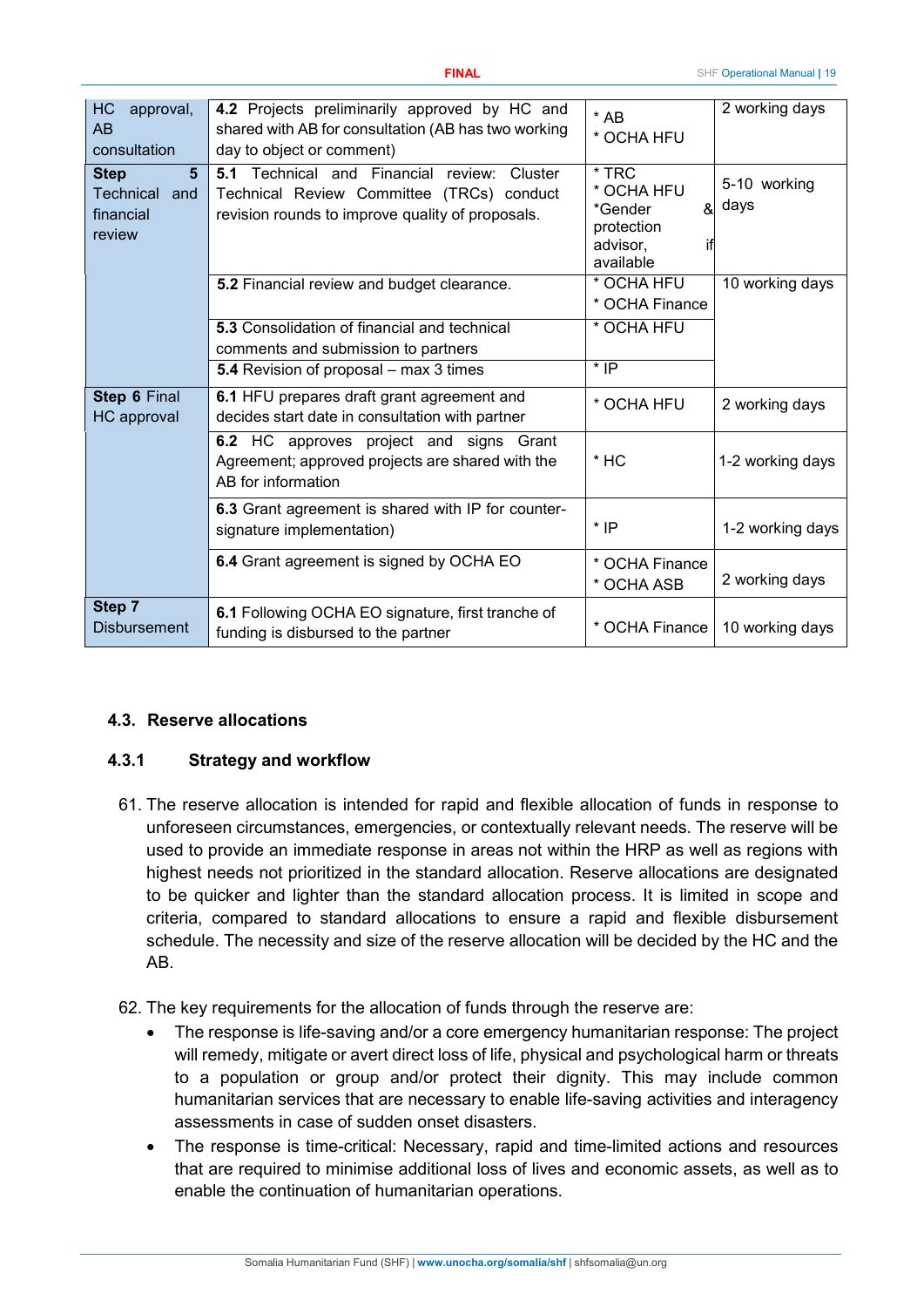- 63. The following interventions can therefore not be funded through reserve:
	- Preparedness regular activities and measures taken in advance, mainly stockpiling of relief goods.
	- Prevention activities to avoid and/or minimize effects of environmental or biological disaster. This does not exclude activities in response to an ongoing emergency.
	- Disaster risk reduction the conceptual framework to minimize vulnerabilities and disaster risks
	- Early warning the provision of timely information through identified structures to avoid risk and prepare for effective response.
	- Regular assessments, evaluation, profiling and other data collection or data generation activities
- 64. Project proposals can be submitted to the reserve at any time. To mobilise a response to an emergency, the HC, supported by OCHA, may also solicit proposals. In case of a large emergency or a need for a multi-cluster response, OCHA, together with clusters, coordinates the submission of several reserve proposals.
- 65. When reserve allocations expect to receive more than one proposal, or when the HC has called for a limited competitive process, the reserve allocation proposals may undergo a competitive prioritization process using scorecards in the GMS.
- 66. The recommended minimum limit for reserve projects is \$100,000, with exceptions to be determined by the HC. Project implementation should be implemented within a maximum of 12 months.
- 67. Cluster coordinators review proposals directly or share them with the members of the SRC for comments. The cluster coordinator can decide to (a) recommend the project for funding, (b) ask for a revision and resubmission of the proposal to the cluster or (c) reject the funding request. Once recommended by the relevant cluster, OCHA Somalia HFU reviews reserve submissions to ensure that all criteria are met, may ask revisions or clarifications, or forward the proposal to the HC. The HC considers proposals based on the recommendation of the relevant cluster or SRC and OCHA and makes the final decision.
- 68. Steps of the reserve allocation process
	- Allocation strategy development
	- Submission of projects and review of strategic relevance
	- Technical and financial review (the strategic review process above may be combined with the technical review steps below)
	- Final approval by the HC
	- **Disbursement**

|--|

| <b>Step</b>                          | <b>Activity</b>                                                                                                                                                                    | <b>Responsible</b>                                                                                      | Time required  |
|--------------------------------------|------------------------------------------------------------------------------------------------------------------------------------------------------------------------------------|---------------------------------------------------------------------------------------------------------|----------------|
| Step 1<br>Launch<br>0f<br>allocation | 1.1 Development of Allocation Strategy<br>Reserve Allocation may choose to use email<br>communication in lieu of a full Allocation.<br>HC review and AB endorsement done remotely. | * Clusters/ICCG<br>* OCHA<br>* FCS<br>(strategy<br>review,<br>paper<br>time allows)<br>$*$ HC<br>$*$ AB | 4 working days |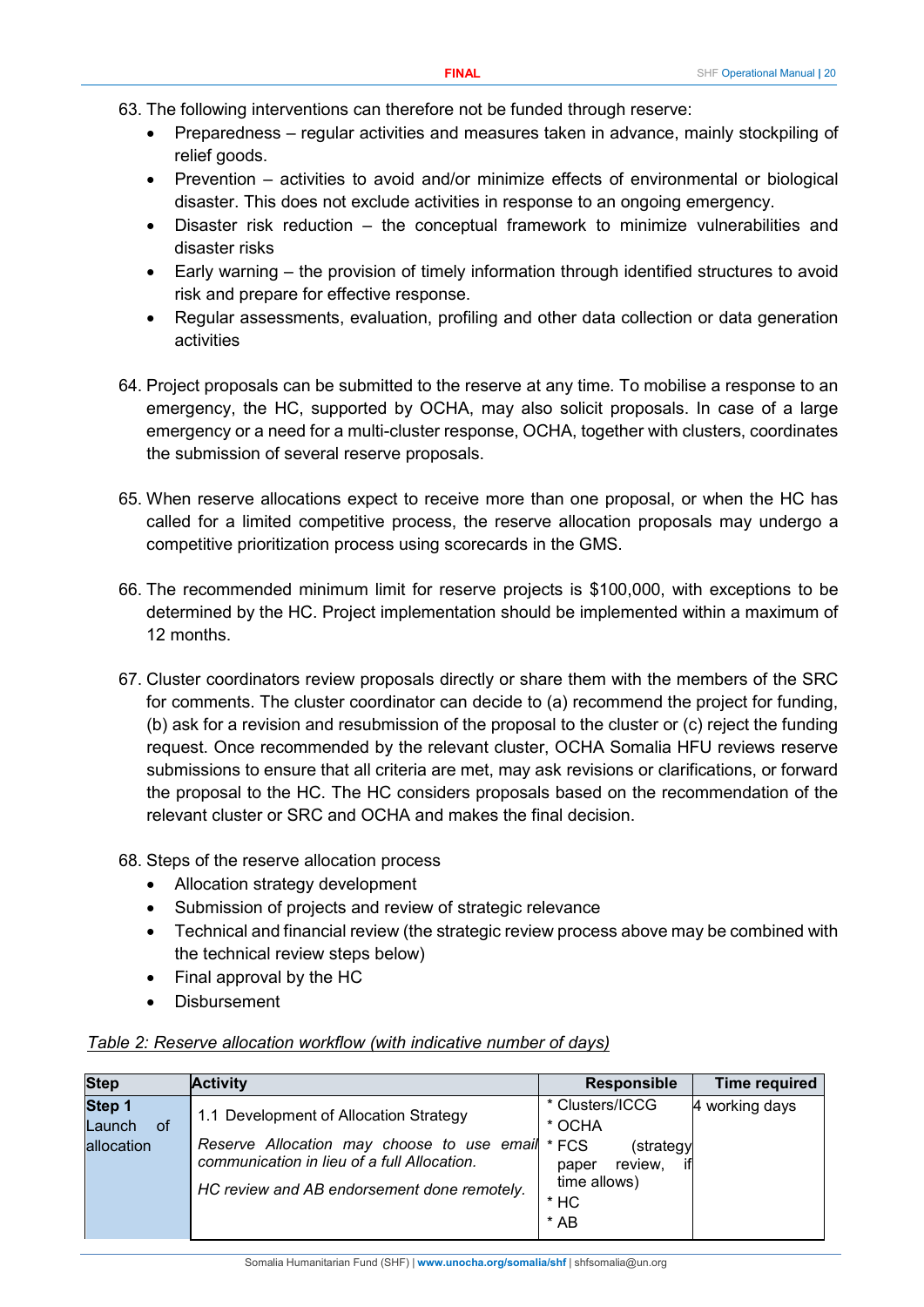|                                                          | 1.2 HFU launches Strategy on behalf of HC<br>(Allocation<br>Strategy<br>Paper<br>or<br>email<br>notification)               | * OCHA HFU                                                             | 1 working day                    |  |
|----------------------------------------------------------|-----------------------------------------------------------------------------------------------------------------------------|------------------------------------------------------------------------|----------------------------------|--|
| $\overline{2}$<br><b>Step</b><br>Submission              | 2.1 Submission of proposal                                                                                                  | $*$ IP                                                                 | 3 working days                   |  |
| of proposal                                              | 2.2 General check by HFU (, compliance<br>with template, duplication etc.)                                                  | * OCHA HFU                                                             | 1 working day                    |  |
|                                                          | 2.3<br><b>Clusters</b><br>of<br>review<br>relevance<br>strategic<br>using<br><b>GMS</b><br>simplified<br>based<br>scorecard | * Cluster<br>coordinator/CRC<br>* OCHA HFU                             | 2 working days                   |  |
| <b>Step</b><br>3<br>Technical and<br>financial<br>review | 3.1 Technical and Financial review                                                                                          | $*$ TRC<br>* OCHA HFU<br>* *Gender/protection<br>advisor, if available | 5-10 working days                |  |
|                                                          | 3.2 Financial review and budget clearance                                                                                   | * OCHA HFU<br>* OCHA Finance                                           |                                  |  |
|                                                          | 3.3 Consolidation of financial and<br>technical comments and submission to                                                  | * OCHA HFU                                                             |                                  |  |
|                                                          | 3.4 Revision of proposal - max 3 times                                                                                      | $*$ IP                                                                 |                                  |  |
| Step 4                                                   | 4.1 HC approves project                                                                                                     | $*$ HC                                                                 | 2 working days                   |  |
| Final<br>approval by<br><b>HC</b>                        | 4.2 HFU prepares draft grant agreement<br>and decides start date in consultation<br>with partner                            | * HFU                                                                  | parallel<br>with<br>ln.<br>above |  |
|                                                          | 4.3 HC signs grant agreement                                                                                                | $*$ HC                                                                 | 2 working day                    |  |
|                                                          | 4.4 Grant agreement is shared with IP for<br>counter- signature                                                             | $*$ IP                                                                 | 2 working days                   |  |
|                                                          | 4.5 Grant agreement is signed by OCHA<br><b>Executive Office</b>                                                            | * OCHA Finance<br>* OCHA ASB                                           | 2 working days                   |  |
| Step 5<br><b>Disbursement</b>                            | 5.1 Following OCHA EO signature, first<br>tranche of funding is disbursed to the partner                                    | * OCHA FCS<br><b>Finance Unit</b>                                      | 10 working days                  |  |

#### <span id="page-20-0"></span>**4.4. Start date and eligibility of expenditure**

- 69. The OCHA Somalia HFU will liaise with the implementing partner to determine the start date of the project. The agreed upon start date will be included in the grant agreement's Annex B and updated in the GMS. The HC can then sign the grant agreement.
- 70. Upon signature by the HC of the rant agreement, OCHA Somalia HFU notifies the partner that the project has been approved and sends the agreement to the partner for counter signature. The start date on Annex B can be as early as the signature date of the IP to accommodate expenditure eligibility. If the signature of the grant agreement occurs before the start date indicated in the grant agreement, the grant agreement start date prevails. If the signature of the grant agreement occurs after the agreed upon start date, the date of the signature of the grant agreement takes precedence.
- 71. Once the partner has countersigned, the agreement is sent to OCHA CBPFS for the final signature by OCHA Executive Officer. Eligibility of expenditures will be determined in accordance with the provisions of the preceding paragraph.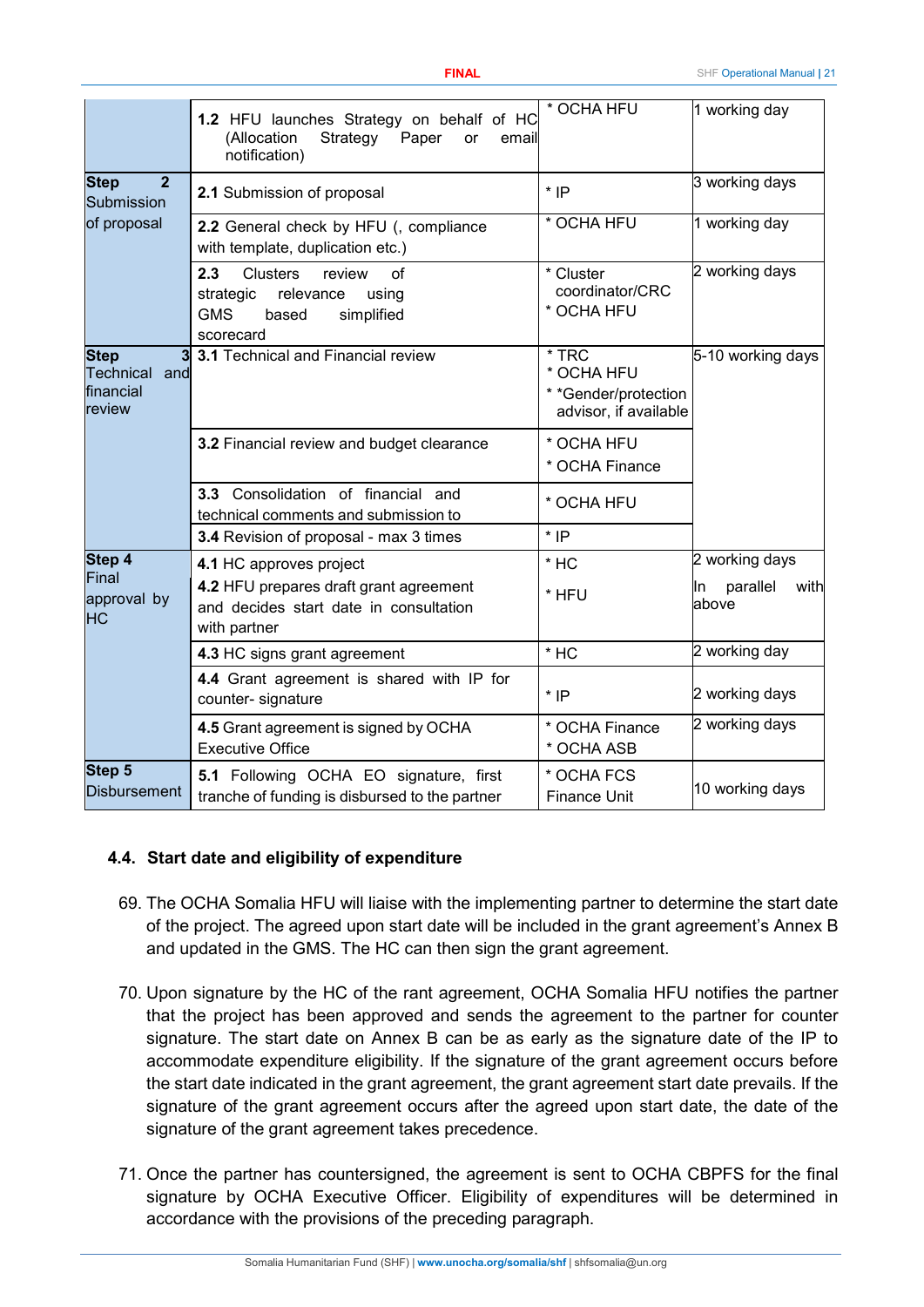#### <span id="page-21-0"></span>**4.5. Project proposal submission**

- 72. All project proposals should be submitted via the GMS on the due date outlined in the allocation paper and/or communicated by the SHF management. Late project proposals will not be accepted. GMS registration is obligatory for all eligible partners prior to the project proposal submission.
- 73. Project proposals should be prepared in line with the strategic objectives of the HRP and the allocation paper. This needs to be supported by clear log frames with outcomes, outputs, SMART indicators and detailed activities.
- 74. Projects should be aligned with the HRP and should include the relevant HRP codes.

#### <span id="page-21-1"></span>**4.6. Budget preparation**

- 75. All project proposals must have a detailed budget outlining all the project related planned expenditures under relevant budget lines.
- 76. Budget proposals must reflect the correct and fair budget breakdown of the planned costs and clearly outline units, quantities and percentages. Partners should avoid including only lump sum amounts and provide bill of quantities (BoQs) or budgetary breakdowns including list of items and costs per item to total the unit cost for planned expenditures.
- 77. The provided budget narrative needs to clearly explain the object and the rationale of any budget line. For example, shared costs, large/expensive assets and costs/equipment required to support the regular operation of the implementing partner are cases where the provision of details will be necessary in the budget narrative. See *Annex 2 Budget Guidance* of this Operational Manual for a detailed budgetary guidance.

#### <span id="page-21-2"></span>**4.7. Disbursement policy**

- 78. The number and frequency of disbursements to a partner is determined by the Fund's Operational Modalities (see *Table 5* of this Operational Manual):
	- Type of implementing partner (i.e. UN agency, NGO).
	- Partner risk level (for NGOs).
	- Value of the project.
	- Duration of the project.
	- Project location.
- 79. The first instalment is disbursed within 10 working days of the final signature on the contract by OCHA Executive Officer.
- 80. Subsequent instalments are to be disbursed upon presentation of evidence that at least 70 per cent of the preceding instalment has been utilized. The partner submits a financial statement reflecting the expenditure to-date and may be requested to provide supporting documentation for a sample or all the reported expenditure. The HFU may apply other means such as financial spot check, monitoring reports, review of narrative reports and independent audit as assurance mechanisms on the expenditure reported. The results of these verification means will be used to determine the release of subsequent instalments.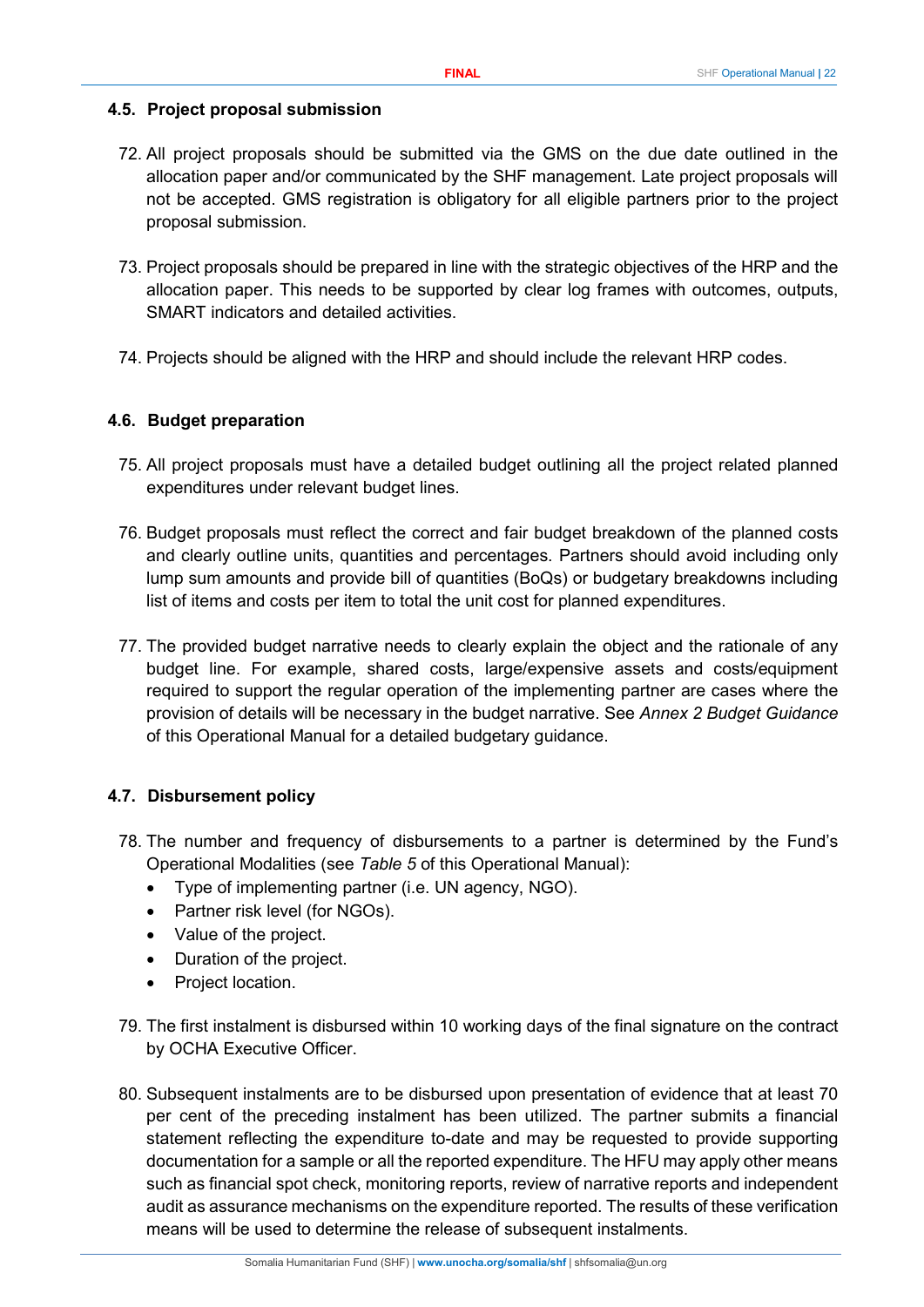#### <span id="page-22-0"></span>**4.8. Grant duration**

- 81. Implementation of projects funded by the SHF should not exceed twelve (12) months from the project start date as indicated in the final approved project documents. In exceptional cases, subject to the approval of the HC, projects can go beyond 12 months. The HFU will liaise with the partner to determine the start date of the project. The agreed upon start date will be included in the grant agreement (Annex B). The start date on Annex B can be as early as the signature date of the IP to accommodate expenditure eligibility. If the signature of the grant agreement occurs after the agreed upon start date in Annex B, the date of the signature of the grant agreement takes precedence. The HC can then sign the grant agreement
- 82. If necessary, implementing partners can request project revisions and/or no-cost extension to reprogram and/or extend the duration of the grant.

## <span id="page-22-1"></span>**4.9. Revision requests**

- 83. Significant deviations from the original project objectives, including changes in the geographic location of the project, the target population, or the scope of project activities will be assessed on case-by-case basis. Variations of all forms must be brought to the Fund manager's attention with clear and strong justification. Revision requests need to be endorsed by cluster coordinators and approved by the HC.
- 84. No-nost extension requests will be considered on a case-by-case basis, depending on the justification provided.
- 85. Project modification requests can be approved by OCHA HoO, if delegated by the HC.
- 86. Implementing partners are authorized to make budget variations not exceeding fifteen (15) per cent on budget categories of the approved project budget. However, any cost increase to the "Staff and other Personnel Costs" category should be approved in writing by OCHA. Any variations exceeding 15 per cent on any one budget category shall be subject to prior consultations with OCHA and approval by the HC. Any addition of new budget line also requires prior consultation with OCHA and approval by the HC, even if it below 15% variance.
- 87. Under no circumstances should budget revisions increase the total budget originally approved by the HC.
- 88. Revision requests are submitted and processed through the GMS after endorsement has been granted by the cluster coordinator.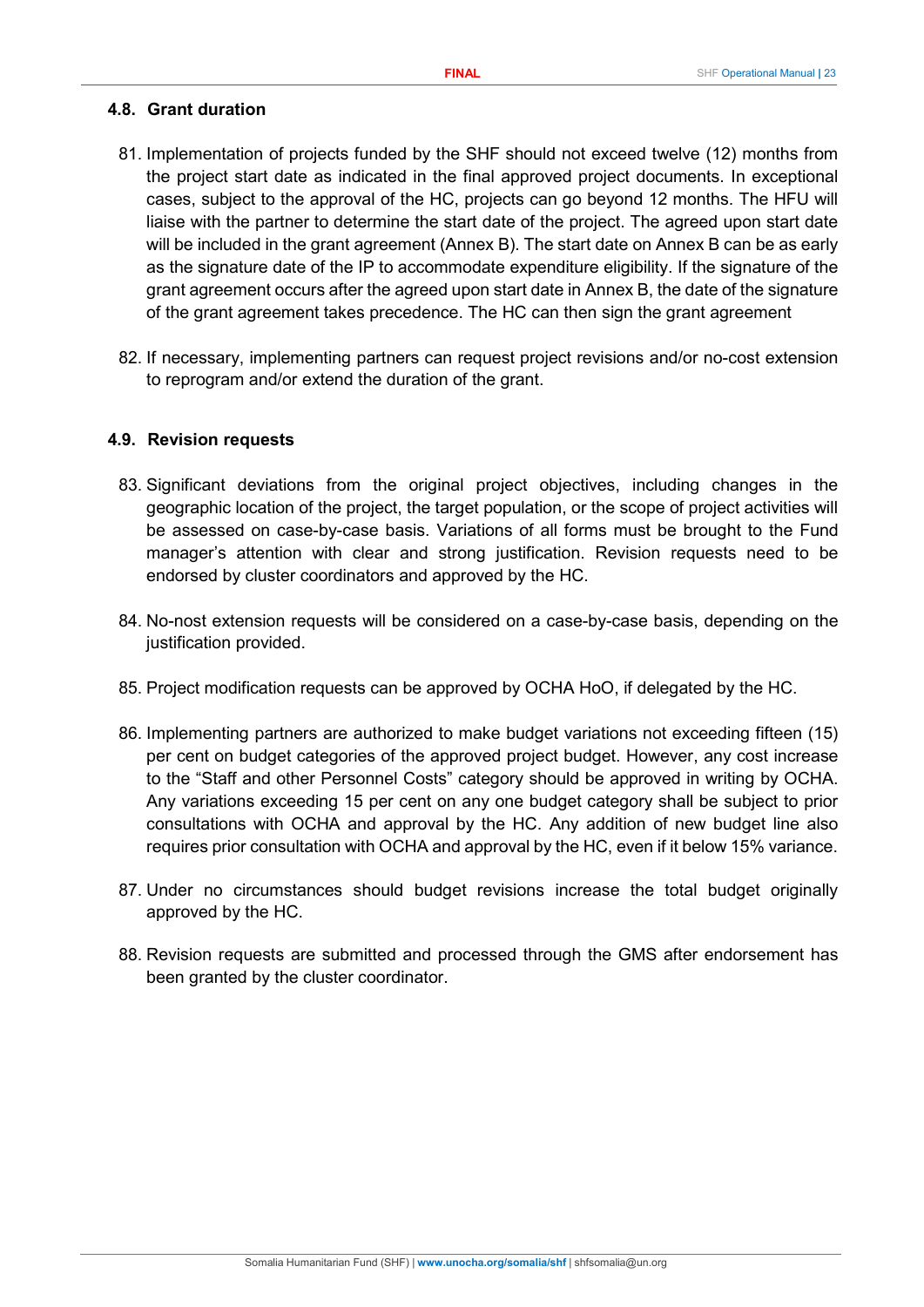#### <span id="page-23-0"></span>**5. SHF Accountability Framework**

- 89. The management of the SHF is based on a risk-based approach to ensure that a thorough analysis of risks has been undertaken and that adequate assurance modalities are identified to mitigate these risks (see *Annex 1 SHF risk analysis and mitigation matrix*). The SHF risk management and assurance activities are undertaken at various levels on a continuous basis.
- 90. The SHF Accountability Framework consists of interlinked pillars which include partner capacity and performance assessment and risk rating; project monitoring (field and remote) and financial spot checks; reporting (financial and programmatic); project audits; and evaluations.

#### <span id="page-23-1"></span>**5.1. Partner capacity and performance assessments**

#### <span id="page-23-2"></span>**5.1.1 Capacity assessments**

- 91. The main objective of conducting a capacity assessment of partners is to ensure better fund management and improve the effectiveness of the SHF by:
	- Acquiring a portfolio of eligible implementing partners that can manage the SHF funds;
	- Shifting from control-based approach to risk-based management approach that mitigates risks;
	- Identifying partner capacity gaps that need to be addressed.
- 92. The SHF capacity assessment aims to determine whether an NGO has a sufficient institutional, managerial, financial and technical capacity to be considered for eligibility using a standardized assessment process. The following is assessed for each partner: organizational information (10 per cent), technical capacity (15 per cent), funding (5 per cent), coordination and partnerships (5 per cent), financial management (30 per cent), human resources (10 per cent), logistics (15 per cent) and monitoring and evaluation (10 per cent).
- 93. SHF uses the externally-contracted capacity assessment (ECA) modality or, in exceptional cases, proxy capacity assessment (PCA) modality.
	- ECA the assessment, initiated by OCHA Somalia, is carried out by an external contractor. The assessment may include, but is not limited to, a desk-based review of the documents provided by the implementing partner; interviews with the organization's staff members; visits to the implementing partner's offices; and interviews with key informants such as previous/existing donors and partners, cluster leads and members, and beneficiaries of the NGO.
	- PCA Depending on the specific features and operating context, needs and availability of information, the capacity assessment of NGO partners may have to be carried out through proxies. Information may include (a) assessments carried out by other donors; (b) existing partnership agreements with other UN agencies and/or bilateral donors; (c) demonstrated experience in the country and access to priority locations; (d) recommendation from clusters regarding the capacity of partners.
- 94. All SHF partners need to undergo capacity assessment using the ECA modality, unless this is expressly and exceptionally waived by the HC, when the PCA modality is used.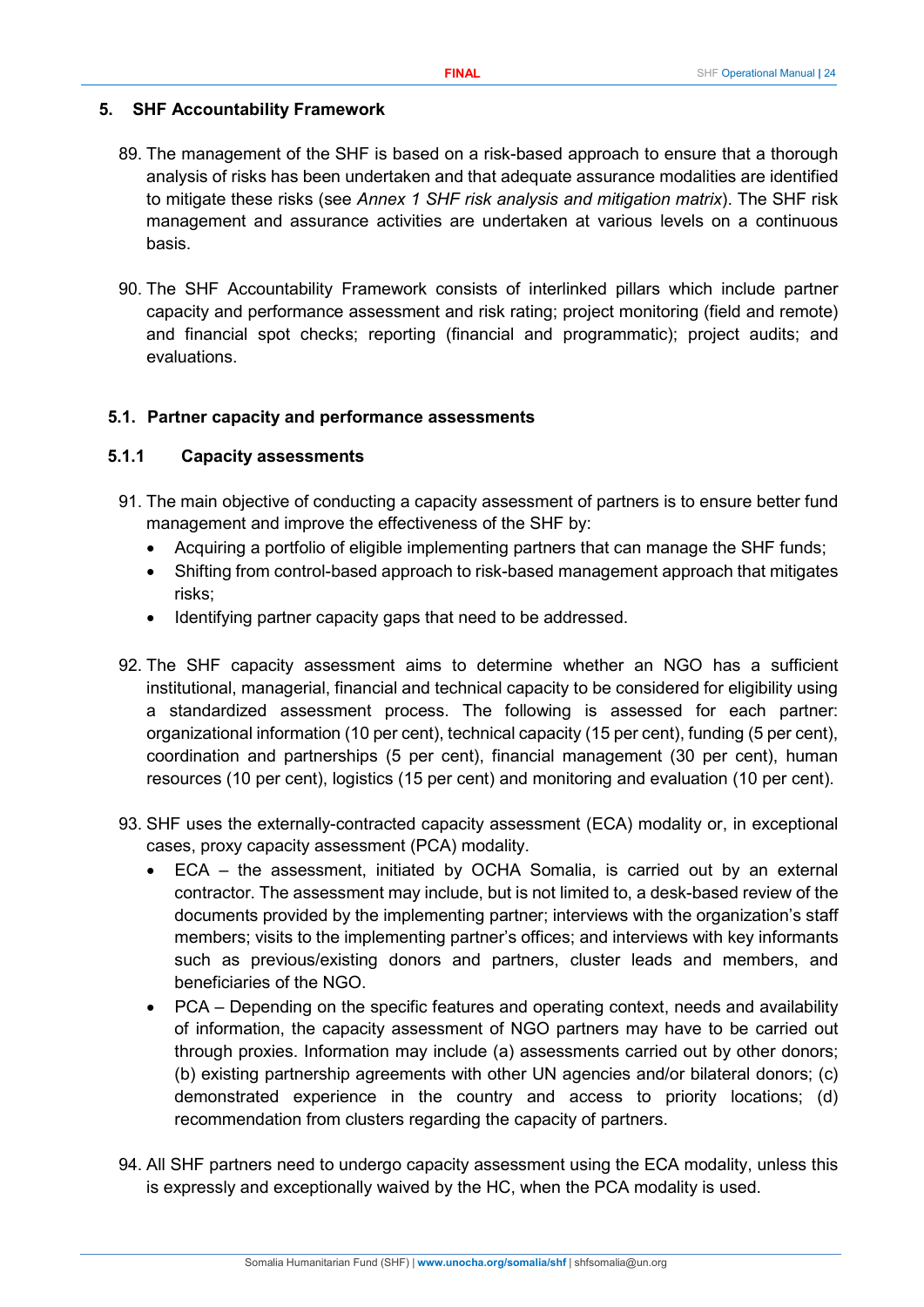- 95. Partner capacity assessment rounds are initiated by OCHA Somalia HFU upon endorsement by the HC and AB. Individual capacity assessments can also be initiated on a rolling and needs basis. The criteria for the selection of partners for capacity assessment are determined by the HC.
	- Step one of the process includes the identification of partners to be assessed and is compiled by OCHA Somalia HFU, in consultation and upon recommendation through the cluster system, on a periodic basis (usually once a year), to address critical capacity gaps in humanitarian response. In exceptional cases, a partner can be recommended due to its sound record and ability to address an immediate gap; and/or if a partner is considered as strategically important by the HC and the SHF AB.
	- During step two of the process (pre-assessment), the prioritized potential partners are pre-screened by OCHA Somalia HFU, which entails a review of due diligence documents to determine their suitability for an in-depth capacity assessment.
	- Step three of the assessment is a detailed, field-based capacity assessment using the ECA or, in exceptional cases, PCA modality.
- 96. The outcome of the capacity assessments determines partners' risk levels. The partner risk level is a dynamic rating that can change over time. Performance in the implementation of SHF projects can trigger changes in the risk level: timeliness of reporting, achievement of project objectives and targets, findings of audits, financial spot-checks, third party call centre and field monitoring, are all elements that influence the risk rating of partners.
- 97. The threshold of eligibility is determined in consultation with the AB, based on the capacity assessment results for respective partners. In addition, other relevant and credible information from other sources may also be considered alongside capacity assessment. Using a scoring and weighting system an overall 'score' is given to the partner and eligible partners, based on the individual score obtained during the assessment, are categorized in four risk-level categories (low, medium, high, high- conditional), shown in Table 3 – Risk levels as determined be capacity assessment.

#### *Table 3: Risk levels as determined by capacity assessment scores*

| <b>Score</b> | <b>Status</b>                                                                                                                                                     |
|--------------|-------------------------------------------------------------------------------------------------------------------------------------------------------------------|
| $80 - 100$   | Organisation is eligible as a Low Risk partner.                                                                                                                   |
|              | 165 – 79.99 Organisation is eligible as a Medium Risk partner.                                                                                                    |
|              | [50 – 64.99 Organisation is eligible as a High Risk partner.                                                                                                      |
|              | 40 – 49.99 Organisation is conditionally eligible as a High Risk partner (can receive funding upon demonstrating improvements<br>within the period of six months) |
| $ 0 - 39 $   | Organization remains ineligible.                                                                                                                                  |

98. The score helps determine the appropriate operational modalities and control mechanisms (see *Table 5, Operational Modalities*) applicable to partner's projects, including the disbursement modalities, frequency of narrative and financial reporting, and prioritization of monitoring visits, and maximum budget amount of the projects relative to duration. The score may be adjusted as further information about the partner's performance is collected.

#### <span id="page-24-0"></span>**5.1.2 Performance management and performance index**

99. SHF continuously assesses performance of partners through the application of monitoring, reporting and financial controls tools, which provide up-to-date information on the quality and success of implementation.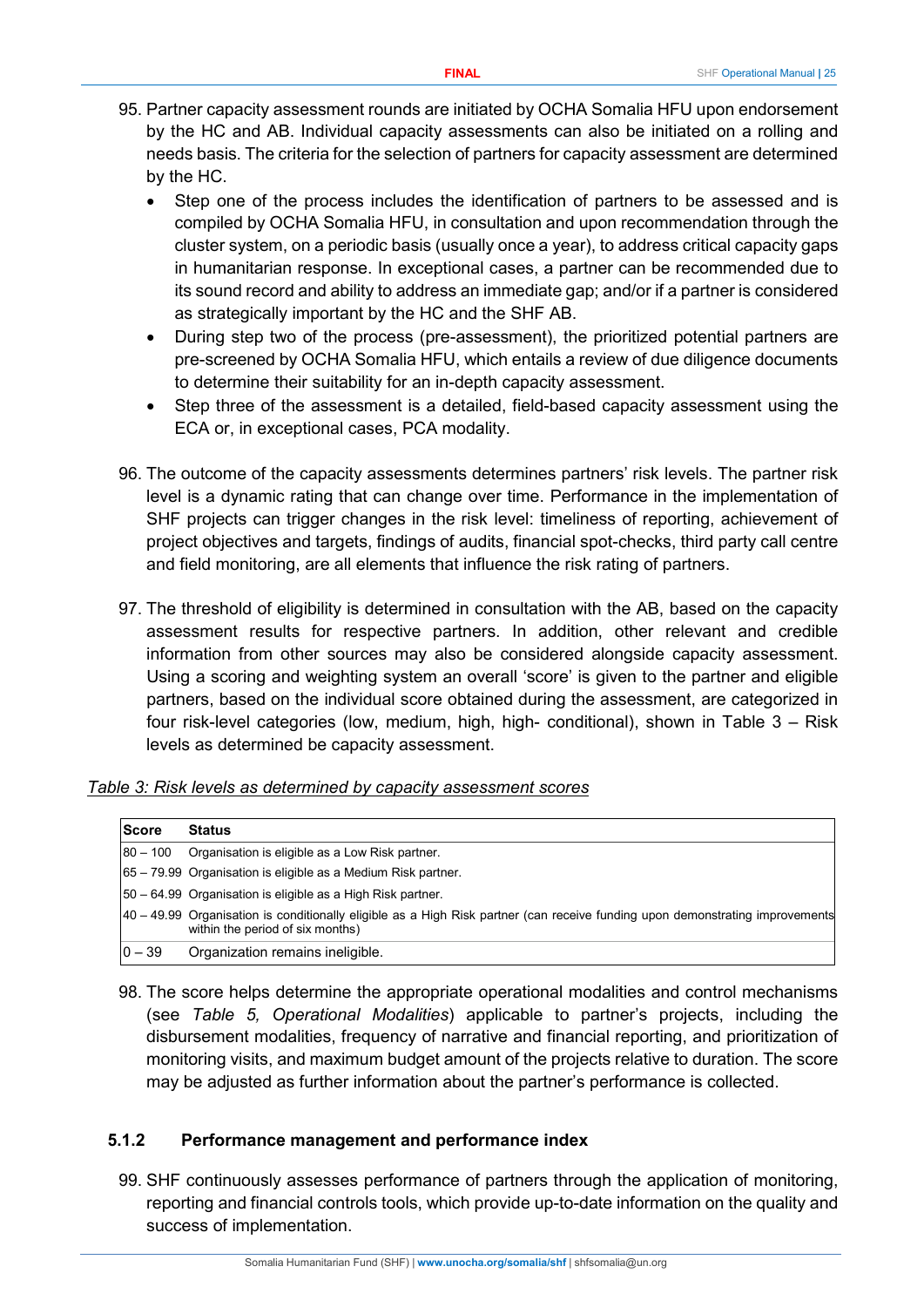- 100. Within the SHF Accountability Framework, the GMS-based *performance index* identifies and aggregates the scores from the capacity assessment, audit reports and monitoring results, the quality and timeliness of submitted project document, revision requests and NCEs, and financial performance, as well as credible external sources. Consequently, a rolling aggregate risk level is assigned for each partner (high, medium or low).
- 101. The collection, analysis and management of required information is undertaken through various methodologies that coincide with the respective pillars of the Framework mainly monitoring and financial spot checks, reporting and auditing. The calculation is automated though the GMS, while changing the actual risk level requires internal endorsement by HFU.

## <span id="page-25-0"></span>**5.1.3 Due diligence**

102. Partners that passed the SHF capacity assessment need to update the relevant organizational information and documents on focal points, registration certificates, and banking details on a regular basis in the GMS. Any missing or inaccurate information in the due diligence component may prevent a partner from being considered for funding and can cause delays in the overall SHF allocation and contracting process. Approved due diligence in the GMS is the precondition for the partner to rain of the SHF eligibility list. For more information see *Annex 10 SHF due diligence guidance*.

## <span id="page-25-1"></span>**5.2. Monitoring**

- 103. Monitoring of partners' projects is applied in accordance with the monitoring plan that is developed for each allocation of funds, in accordance with the Fund's operational modalities. For each funding instance a monitoring plan is developed, specifying the type and frequency of monitoring to be applied on selected funded projects. The basis of this plan in informed by the partner risk level, project duration and amount, location of the project and other relevant information. The type of monitoring tools in the monitoring plan should be able to satisfy the minimum standards set out in the operational modalities.
- 104. Monitoring activities are meant to verify the implementation level of partners' projects and qualitative aspects of interventions. They are conducted through a call-centre and field visits.
- 105. The SHF may use the following monitoring modalities:
	- Field visits (OCHA, cluster staff).
	- Third party monitoring.
	- Remote call monitoring.
	- Online monitoring and stakeholder surveys.
- 106. The guiding principle behind the selection of the above methods is to avoid duplication of monitoring efforts and promote synergy. Partners are encouraged and expected to conduct their own conventional monitoring of all funded projects and maintain related records as good project implementation practice towards accountability.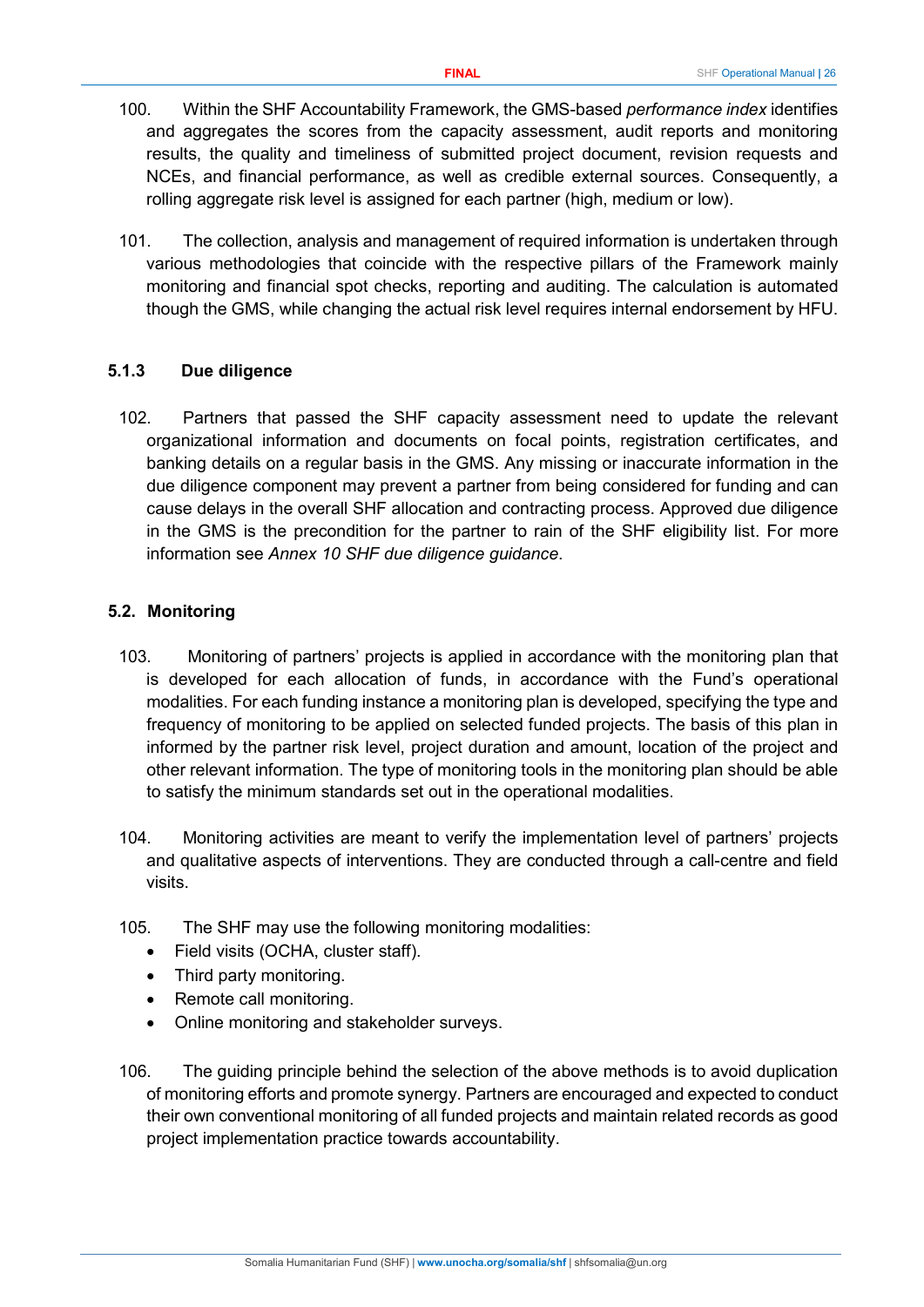## <span id="page-26-0"></span>**5.2.1 Field monitoring and visits**

- 107. Field site monitoring, implemented by OCHA and supported by clusters or other entities, is a critical component of the overall framework to verify that CBPF-funded projects are delivering against targeted outputs, and to allow the HC and clusters to assess the qualitative aspects of programme implementation. As there are limitations to what can be observed through site visits and information needs to be triangulated through other means.
- 108. The main purpose of monitoring is to assess progress made towards set targets and to verify the accuracy of reporting submitted by partners. Building on the principles, CBPF monitoring and reporting has the following key objectives:
	- I. Verify partner progress in delivering of project outputs and activities (as per log frame and work plan), the beneficiary targeting process, the use of resources (as per budget) and internal monitoring and reporting systems.
	- II. Triangulate information collected through other means, identify gaps and trends in humanitarian operations and reflect on best practices and lessons learned using findings and recommendations for results management, risk mitigation and public information.
	- III. Strengthen partnership and coordination between OCHA, the partner and the local authorities, and to engage and seek feedback from affected communities.
- 109. Field visits are usually led and conducted by OCHA Somalia. Other entities such as the UN Somalia Risk Management Unit (RMU) may be requested to assist with field visits and spot checks.

## <span id="page-26-1"></span>**5.2.2 Third-party monitoring**

- 110. The focus of third-party monitoring (TPM) is to verify that contracted activities are being implemented and associated outputs are delivered. TPM is considered when access is limited, but when independently verified information about the status of implementation of projects (mainly in high risk areas) is required, with emphasis on the achievement of project outputs. Key components of the methodology include desk reviews of available fund-related documentation (project proposals etc.) and at least one field visit per project including interviews with key stakeholders, elders and beneficiaries.
- 111. The analysis considers the expenditure rates per partner, the average of accomplishment of indicators based on monitoring reports per project using the SHF TPM template. As such, verification of implementation also involves the scrutinizing of relevant project documents such as monitoring and evaluation plans, beneficiary registers and contact lists, copies of vouchers etc. as well as taking of GPS tagged photos of created assets and goods distributed.
- 112. During the field visit, the focus is on project activities, inputs and outputs targeted in the project document, while consulting the direct beneficiaries, people from the area who did not directly benefit from the project, staff from the recipient agency that received SHF funding and, if applicable, it's implementing partners, other aid agencies working in the same area and local authorities.
- 113. For this monitoring, a standard template has been developed at the global level for use during field visits by OCHA staff. However, OCHA Somalia has modified the template further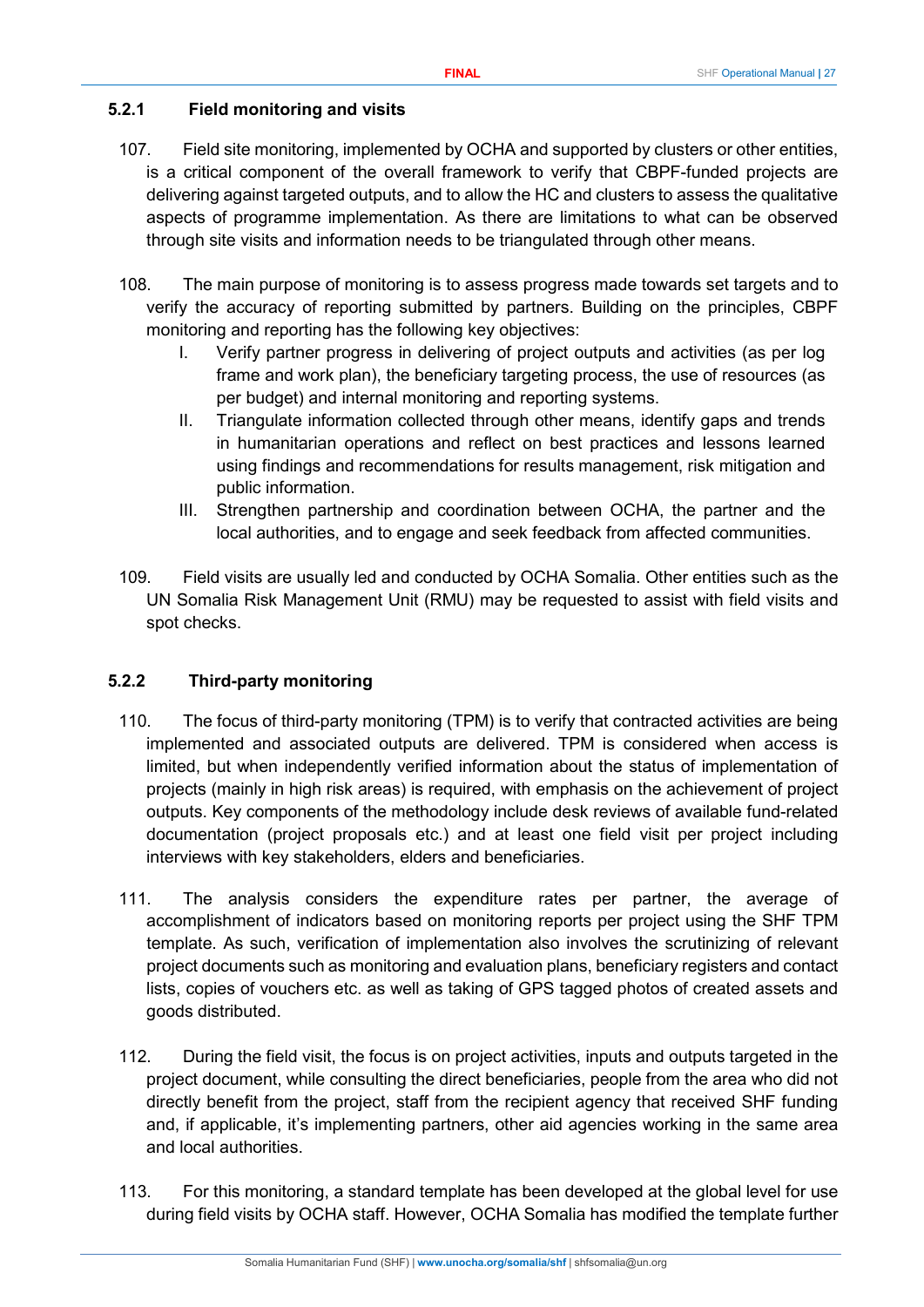to provide for collection of additional qualitative information by third party monitors.

#### <span id="page-27-0"></span>**5.2.3 Remote call monitoring**

- 114. The ability to visit project sites either by OCHA staff or even TPM teams depends on access of the respective project locations as well as coordinated timing between the visit and achievement of important milestones in project activities. In using the remote call monitoring (RCM), these challenges are overcome as the calls can be scheduled in a more flexible manner to ensure all beneficiaries, including those in inaccessible areas are reached while also targeting activities reportedly completed by the implementing organization.
- 115. Remote call monitoring also serves as a cost-effective means of collecting statistics and recording observations from key informants and beneficiaries on progress made on project outputs and satisfaction. Notably, this type of monitoring should only be used as a last resort in cases where there are no other options; the principle is to use enough sources of information to allow for meaningful monitoring.
- 116. RCM can be performed from safe locations with the sole purpose to conduct telephone interviews with key informants using structured multiple-choice questionnaires. Capturing of collected information directly in a web-based platform hosted by the call centre operator using validation logic is useful in providing real- time progress information on projects monitored that would then be shared with HFU.
- 117. Remote call monitoring process:
	- Telephone interviews are conducted with key informants, using structured multiplechoice questionnaires guided by a decision tree developed by OCHA Somalia in consultation with Cluster representatives.
	- Lists of phone numbers are provided by IP through OCHA Somalia;
	- Interviews are captured directly in a web-based platform hosted by the Call Centre Operator using validation logic;
	- Real time progress on the assignment through the web-based platform is provided;
	- Rate of feedback from beneficiaries in liaison with OCHA Somalia is provided;
	- Reports for each project, stating observations and statistics on respondents' replies to questionnaires are prepared.
- 118. To develop this application, a list of key informants to be contacted is identified. Subsequently, for each of the informant type and cluster, specific questionnaires are used, including a core questionnaire for each informant as well as specific questions depending on the type of informants and clusters.
- 119. Every implementing partner is required to provide the requested contact lists of beneficiaries per project, when requested by the OCHA Somalia HFU. This is provided prior to any call campaign, using the beneficiary contacts template. OCHA Somalia HFU identifies the key activities to be monitored and also determines the number of key informant contact details to be collected.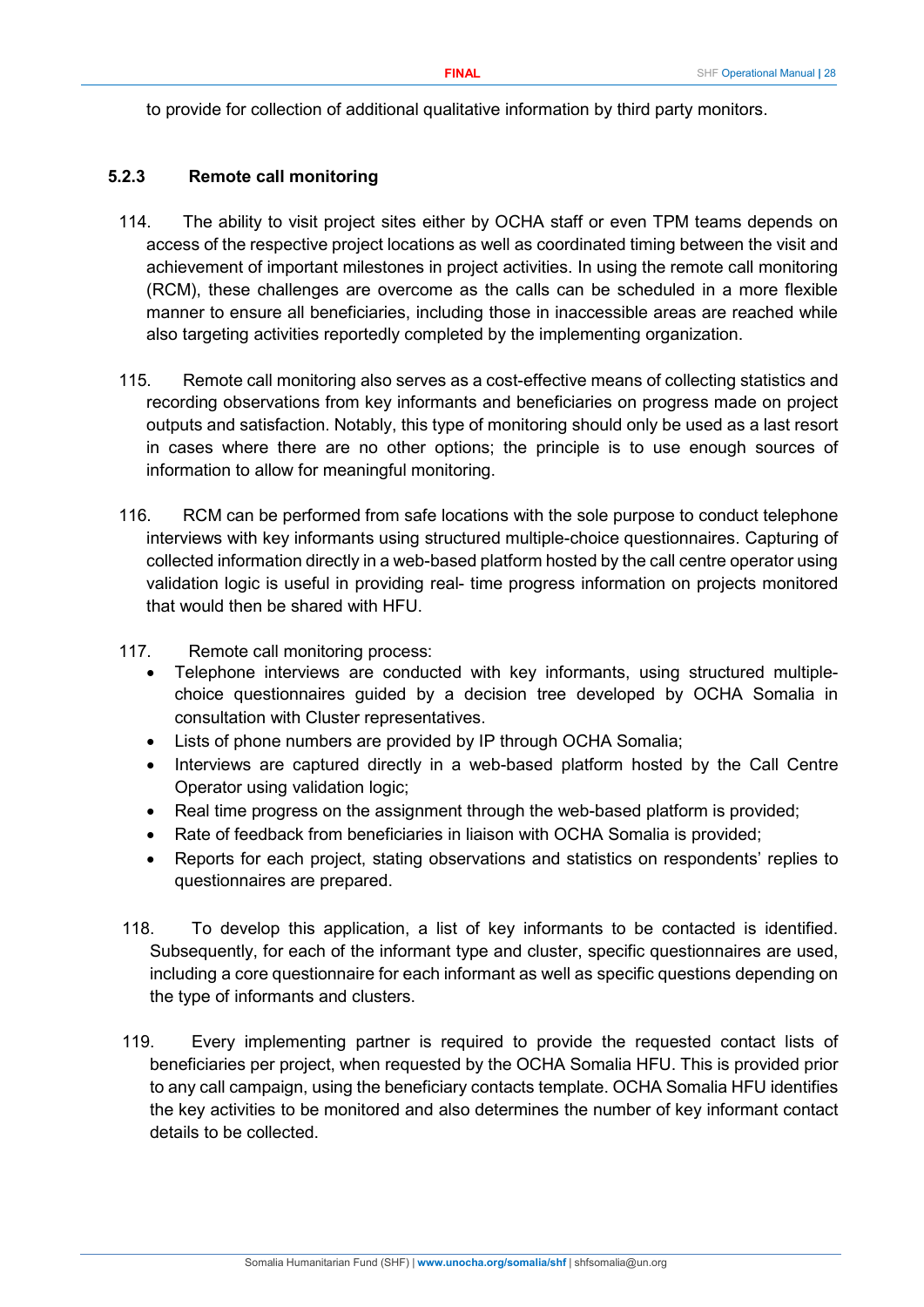## <span id="page-28-0"></span>**5.3. Reporting**

120. Reporting is one of the four key elements of the SHF Accountability Framework, involving a rigorous quality review and analysis of narrative reports submitted by partners. The partner provides narrative and financial reports in line with the reporting requirements stipulated in the grant agreement or otherwise agreed in the accountability framework. In addition, any constraints (e.g. financial, logistical, security) that lead to significant changes to the project must be communicated to the HC and/or OCHA immediately. Table 4 summarizes SHF reporting requirements for SHF partners.

| <b>Substantive Reporting (Quantitative, Narrative)</b>                                                                                      | <b>Financial Reporting</b>                                                                                                                                                                                                                                                                          |
|---------------------------------------------------------------------------------------------------------------------------------------------|-----------------------------------------------------------------------------------------------------------------------------------------------------------------------------------------------------------------------------------------------------------------------------------------------------|
| <b>UN and NGOs (through GMS)</b>                                                                                                            | <b>NGOs</b> (through GMS)                                                                                                                                                                                                                                                                           |
| <b>Quantitative</b> (against standard indicators):<br>Interim report at project midterm.<br>Final report two months after project end-date. | Interim report: Reporting to be undertaken upon<br>utilization of 70% of disbursed funds and prior to<br>application of the subsequent tranche, where applicable.                                                                                                                                   |
| <b>Narrative</b> (GMS template):<br><b>Interim report</b> at project midterm.<br>Final report two months after project end-date.            | <b>Final report</b> – to be submitted no later than two months<br>after project end-date.                                                                                                                                                                                                           |
| Note: For projects shorten than six months, narrative<br>reporting is only submitted once, after the completion of<br>the project.          | Category financial reports:<br>IPSAS reporting - to be submitted by 31 January<br>covering expenditure up to 31 December of previous<br>year (unless waived according to article X, paragraph<br>3 of the GA).<br>Other ad hoc financial reports (as may be necessary).<br>$\overline{\phantom{a}}$ |
|                                                                                                                                             | <b>UN</b> (through MPTFO and GMS)                                                                                                                                                                                                                                                                   |
|                                                                                                                                             | As per provisions of the MoU between MPTF and POs<br>Interim by 15 February for previous year, both to<br>$\overline{\phantom{a}}$<br>MPTF and in the GMS.<br><b>Annual</b> by 31 June for previous year, both to MPTF<br>and in the GMS.                                                           |

#### *Table 4: SHF Reporting Requirements for Implementing Partners*

- 121. OCHA HFU periodically reports on the use of the Fund through the Annual Report, issued once per year, and other periodic or ad hoc documents (i.e. dashboards).
- 122. To measure its performance, the SHF uses the CPF for CBPFs, a management tool that provides a set of indicators to assess how well a Fund performs in relation to the policy objectives and operational standards set out in the CBPF Global Guidelines and the SHF Operational Manual.
- 123. The CPF includes a set of 20 performance indicators to assess the funds' overall ability to deliver their overarching objectives in line with five principles (areas): inclusiveness, flexibility, timeliness, efficiency, and accountability and risk management. In the first quarter of each year, the SHF will discuss the indicators with the AB and set the targets/benchmark and definitions of score ranges based on its context. Prior to finalizing its Annual Report, the SHF will present the results to AB and qualify the indicator's result (critical, below normal, normal, above normal, or exceeding vis‐à‐vis the context). The results will then be published in the SHF's Annual Report.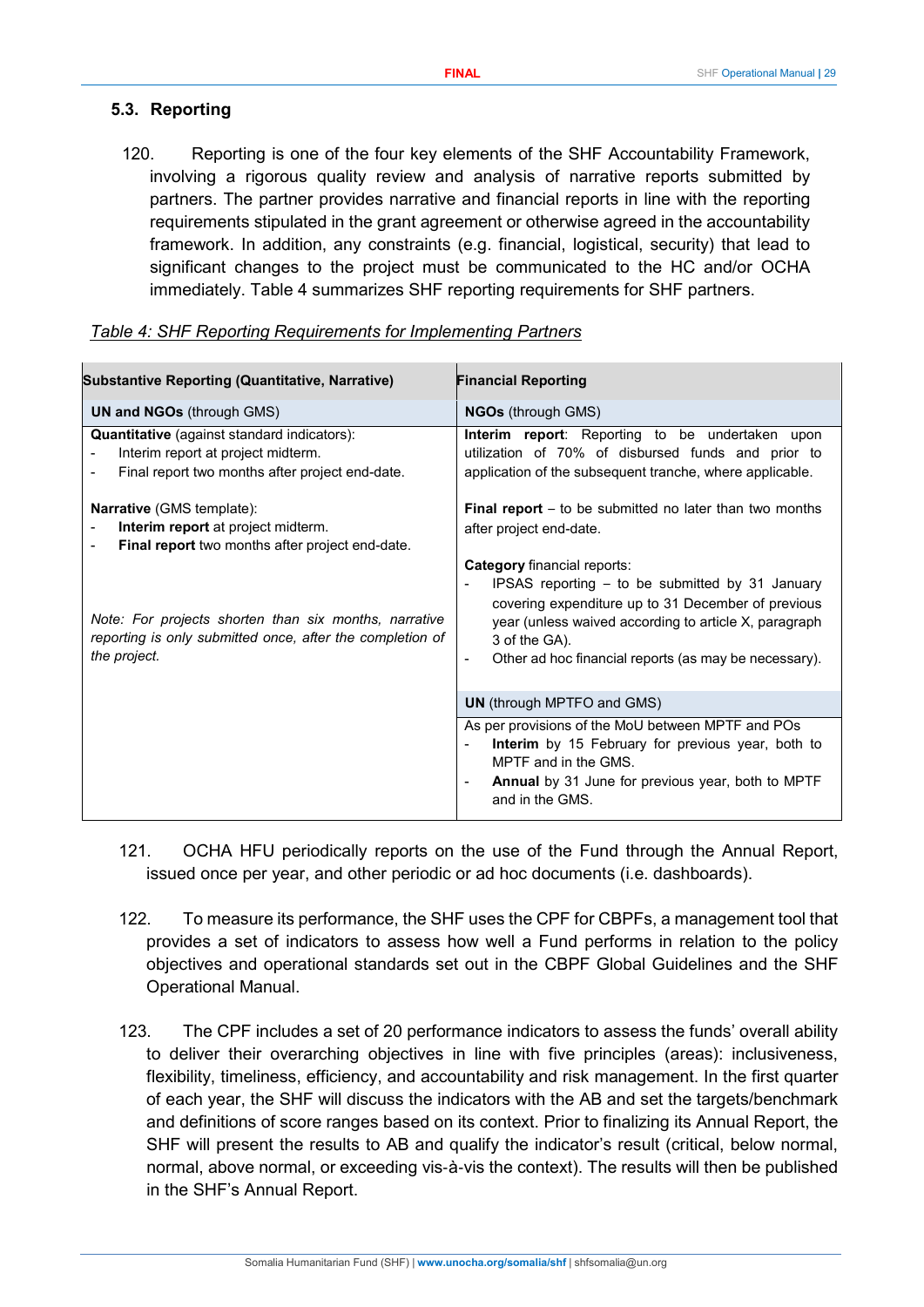#### <span id="page-29-0"></span>**5.4. Financial spot checks**

- 124. Financial spot checks are a central financial control tool used by the SHF. They aim to:
	- verify the accuracy of financial records and project documentation;
	- obtain reasonable assurance about the financial management of the project;
	- assess the soundness of internal controls adopted by the IP and compliance with UN's Financial Regulations and Rules (FFR);
	- follow-up on the recommendations from the previous audit and assessment findings;
	- enhance the transparency and sound financial management of allocated resources.
- 125. The frequency of spot checks in addition to the global operational modalities is at the discretion of the SHF management and may be determined based on factors such as IP risk rating, grant and tranche value, location of implementation etc. The lead time to notify a partner of the upcoming spot check depends on the nature of the spot check, which is performed at IP's office location. The SHF Operational Manual *Annex 2 Budget Guidance & Financial and Procurement Guidelines* and the internal financial controls note provide further guidance on financial spot checks.

#### <span id="page-29-1"></span>**5.5. Audit**

- 126. Independent audit of all projects funded through the SHF is conducted by an external audit firm and should be triggered within two months after approval of the final financial report.
- 127. The customized SHF project audits are designed and conducted to highlight individual management and financial findings, based on methodology developed in consultation with auditors and the previous SHF auditing practice.
- 128. SHF audits are conducted in accordance with the International Standards on Auditing, at locations determined by factors such as implementation, partner risk levels, and security and access considerations. A separate audit report is issued for each project, containing the audit findings and pointing to the areas that need to be addressed by the partner to improve its capacity and performance. The audit findings are taken into consideration when the partner risk levels or future operational modalities are adjusted.

#### <span id="page-29-2"></span>**5.6. Operational modalities**

- 129. The information about partners obtained through the SHF Accountability Framework tools and other credible sources is used to inform decisions on partner engagement modalities. In addition to partner risks level and performance indicators, location risk analysis is consistently used to determine the applicable assurance modalities.
- 130. The location risk analysis entails two categories:
	- Low or medium risk, and high and medium access locations that are either fully accessible for implementation and internal monitoring; or accessible under certain conditions.
	- High risk and low access locations which are not accessible for internal monitoring, where there exists and a high risk of non-implementation and where only remote monitoring techniques can be applied (call centre or third-party monitoring).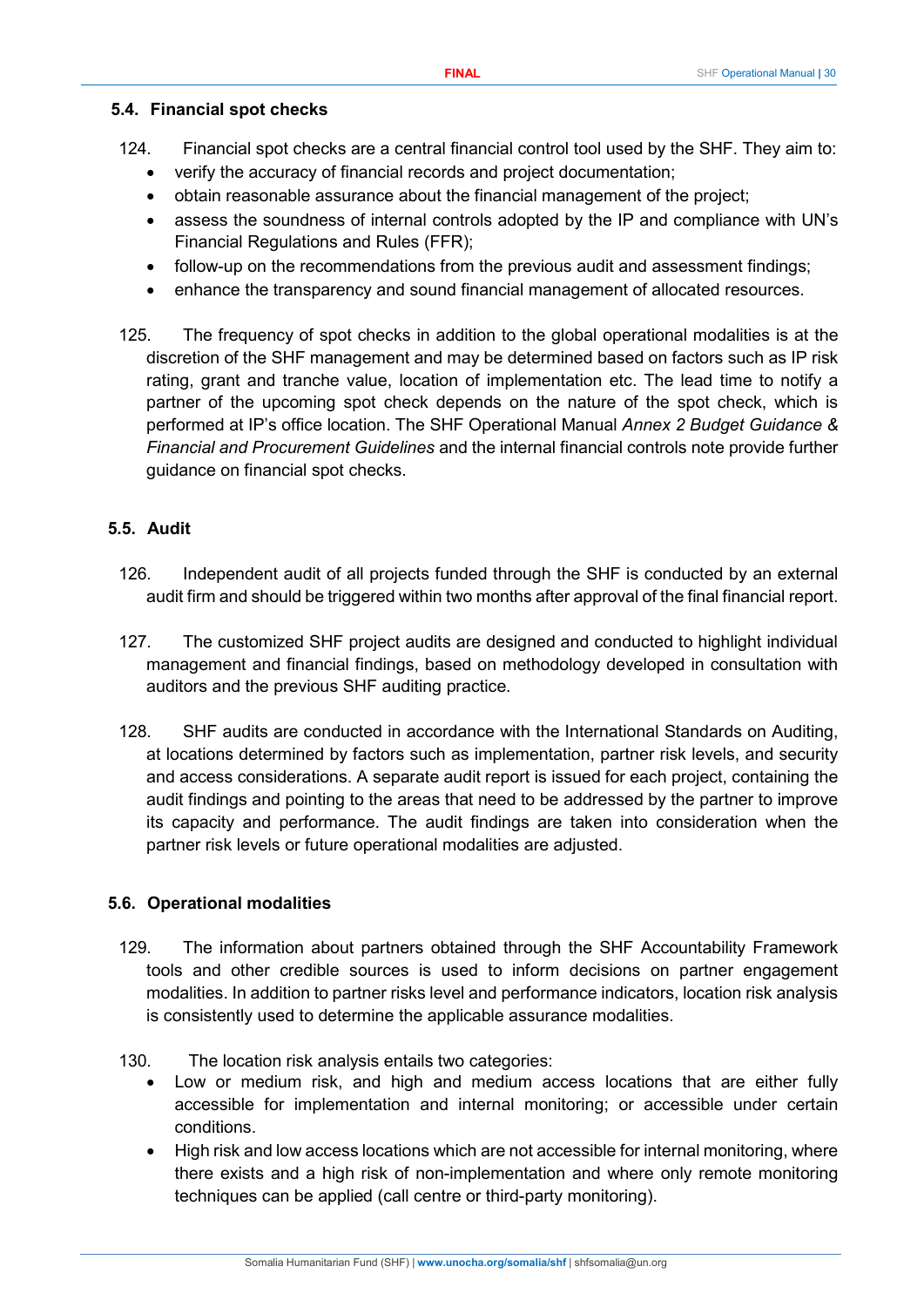## *Table 5: SHF Operational Modalities (2019)*

| <b>Risk</b><br>level                                                                                                                                                 | Project              | <b>Max</b><br>amount<br>Project<br>project<br>per<br>value | <b>HIGH RISK LOCATIONS</b><br><b>Disbursement</b><br><b>Disbursement</b> |              | <b>Financial reporting</b>                                                                             |                     | <b>Narrative reporting</b> |                   | Monitoring |       | Audit         |                         |     |
|----------------------------------------------------------------------------------------------------------------------------------------------------------------------|----------------------|------------------------------------------------------------|--------------------------------------------------------------------------|--------------|--------------------------------------------------------------------------------------------------------|---------------------|----------------------------|-------------------|------------|-------|---------------|-------------------------|-----|
|                                                                                                                                                                      | duration<br>(months) | (thousand<br>USD)                                          | (thousand<br>USD)                                                        | (% of total) | (% of total) **                                                                                        | For<br>disbursement | Final                      | 31 Jan<br>(IPSAS) | Progress   | Final | Project visit | Financial<br>spot-check |     |
| <b>NGOs</b>                                                                                                                                                          |                      |                                                            |                                                                          |              |                                                                                                        |                     |                            |                   |            |       |               |                         |     |
|                                                                                                                                                                      | Less than 7          | < 250                                                      |                                                                          | 60-40        | 40-40-20                                                                                               | Yes                 | Yes                        | Yes               | Yes        | Yes   | Yes           | Yes                     | Yes |
|                                                                                                                                                                      |                      | > 250                                                      | 500*                                                                     | 50-50        | No funding                                                                                             | Yes                 | Yes                        | Yes               | Yes        | Yes   | Yes           | Yes                     | Yes |
| <b>High</b>                                                                                                                                                          |                      | < 250                                                      |                                                                          | 40-40-20     | 40-30-30                                                                                               | Yes                 | Yes                        | Yes               | Yes        | Yes   | Yes           | Yes                     | Yes |
|                                                                                                                                                                      | More than 7          | > 250                                                      | 900*                                                                     | 40-30-30     | No funding                                                                                             | Yes                 | Yes                        | Yes               | Yes        | Yes   | Yes           | Yes                     | Yes |
|                                                                                                                                                                      |                      | < 250                                                      |                                                                          | 80-20        | 60-40                                                                                                  | Yes                 | Yes                        | Yes               | Yes        | Yes   | Yes           | Yes****                 | Yes |
| <b>Medium</b>                                                                                                                                                        | Less than 7          | > 250                                                      | 700                                                                      | 80-20        | 40-30-30 (max 500)                                                                                     | Yes                 | Yes                        | Yes               | Yes        | Yes   | Yes           | Yes****                 | Yes |
|                                                                                                                                                                      | More than 7          | < 250                                                      |                                                                          | 80-20        | 40-40-20                                                                                               | Yes                 | Yes                        | Yes               | Yes        | Yes   | Yes           | Yes****                 | Yes |
|                                                                                                                                                                      |                      | > 250                                                      | 1,300                                                                    | 60-40        | 40-30-30 (max 800)                                                                                     | Yes                 | Yes                        | Yes               | Yes        | Yes   | Yes           | Yes****                 | Yes |
|                                                                                                                                                                      | Less than 7          | < 400                                                      |                                                                          | 100          | 60-40                                                                                                  | Yes                 | Yes                        | Yes               |            | Yes   |               |                         | Yes |
| Low                                                                                                                                                                  |                      | >400                                                       |                                                                          | 100          | 60-40 (max 500)                                                                                        | Yes                 | Yes                        | Yes               |            | Yes   | Yes           |                         | Yes |
|                                                                                                                                                                      | More than 7          | < 400                                                      |                                                                          | 100          | 40-40-20                                                                                               | Yes                 | Yes                        | Yes               | Yes        | Yes   |               |                         | Yes |
|                                                                                                                                                                      |                      | >400                                                       |                                                                          | 80-20        | 60-40 (max 800)                                                                                        | Yes                 | Yes                        | Yes               | Yes        | Yes   | Yes           |                         | Yes |
| United Nations agencies, funds and programmes                                                                                                                        |                      |                                                            |                                                                          |              |                                                                                                        |                     |                            |                   |            |       |               |                         |     |
| N/A                                                                                                                                                                  | Less than 7          |                                                            |                                                                          | 100          | 100                                                                                                    | N/A                 | Yes***                     | Yes               |            | Yes   |               |                         |     |
| N/A                                                                                                                                                                  | More than 7          | < 1,000                                                    |                                                                          | 100          | 100                                                                                                    | N/A                 | Yes***                     | Yes               | Yes        | Yes   |               |                         |     |
|                                                                                                                                                                      |                      | > 1,000                                                    |                                                                          | 100          | 100                                                                                                    | N/A                 | Yes***                     | Yes               | Yes        | Yes   | Yes           |                         |     |
| $^\star$ Cumulative allocations to high risk partners should not exceed \$800,000 (projects less than $7$<br>months) or \$1,300,000 (projects longer than 7 months). |                      |                                                            | Access Risk Map.                                                         |              | **** Only applicable to newly-funded NGO partners<br>** See Annex 1, Location *** Through MPTF and GMS |                     |                            |                   |            |       |               |                         |     |

Somalia Humanitarian Fund (SHF) | **[www.unocha.org/somalia/shf](http://www.unocha.org/somalia/shf)** [| shfsomalia@un.org](mailto:shfsomalia@un.org)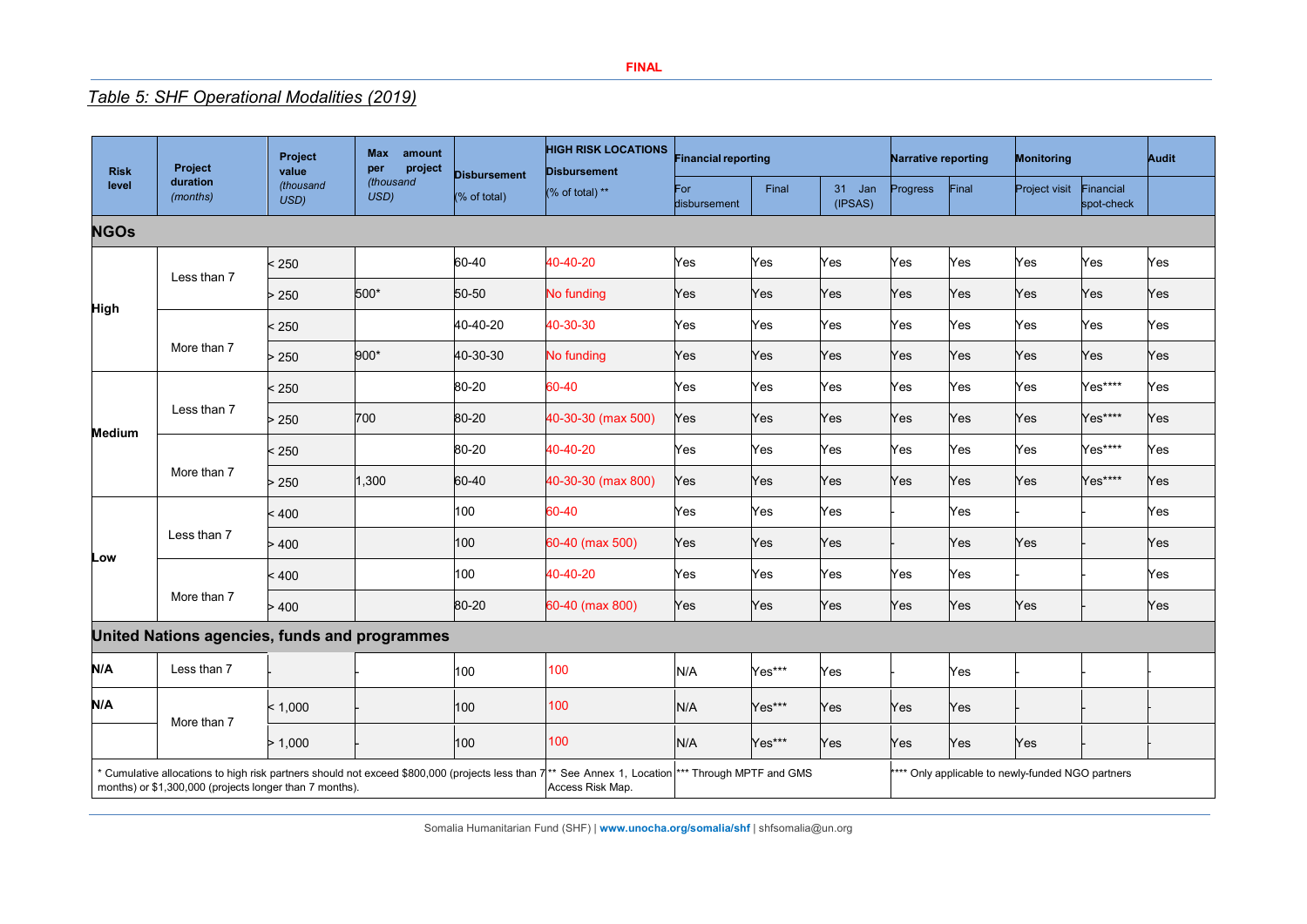- 131. In combining these variables (partner and location risks), suitable project follow-up activities can be added to the funding tranche modality to ensure the risk mitigation measures adjusted to different projects. The analysis of the risks associated with each project and the review of partner-proposed mitigation measures serve as a basis for determining the type, timing and frequency of monitoring, reporting and audits (as per the SHF Operational Modalities, Table 5).
- 132. The monitoring and/or financial-spot checks of projects implemented by low or medium risk partners may not be a requirement at the time of the allocation. However, such projects may be monitored once or multiple times owing to the dynamic nature of partner risk rating, or where independent information related to underperformance or compliance issues emerge during the lifecycle of a project. In addition, the SHF management may conduct ad hoc monitoring or financial-spot check visits to low risk partner projects for quality control purposes, as well as to document best practices in project implementation.
- 133. The maximum amount limit per project refers to the funding allowed for one project submitted by a partner depending on the risk rating of a partner. In addition, for high risk partners the cumulative cap is applied, which defines the total amount (the sum of all concurrent project budgets) that cannot be exceeded at any time.
- 134. The SHF operational modalities are a minimum requirement. Stricter assurance measures than those set in the SHF operational modalities may by applied by the Fund management in individual cases such as but not exclusive to partners that have only recently become eligible to apply for the SHF funding.

#### <span id="page-31-0"></span>**5.7. Sanctions measures**

- 135. Through the set accountability mechanisms, the HC aims to safeguard programmatic and financial management of the SHF. Sanction measures of increasing severity enable the HC to address different levels of non-compliance with the legal terms agreed between the Fund and the recipient organization.
- 136. NGO performance is monitored continuously and rated as indicated in section 5.2. An NGO with consistently low performance may cease to be eligible to apply for the SHF funding.
- 137. Separately from performance monitoring and rating, all implementing partners will be sanctioned if any of the following apply:
	- Violation of humanitarian principles and breaking codes of conduct (wider than SHF).
	- Indication or confirmation of fraud, corruption or misuse of funds.
	- Critical (high risk) audit findings/qualified audit opinion.
	- Non-refund of unspent and/or ineligible funds.
	- Overdue financial or narrative reports.
	- Non-compliance with agreed programmatic focus and implementation.
	- Non-compliance with the SHF grant agreement terms and conditions.
	- Submission of false information/ documents.
- 138. The reference to specific sanctions imposed on implementing partners for non-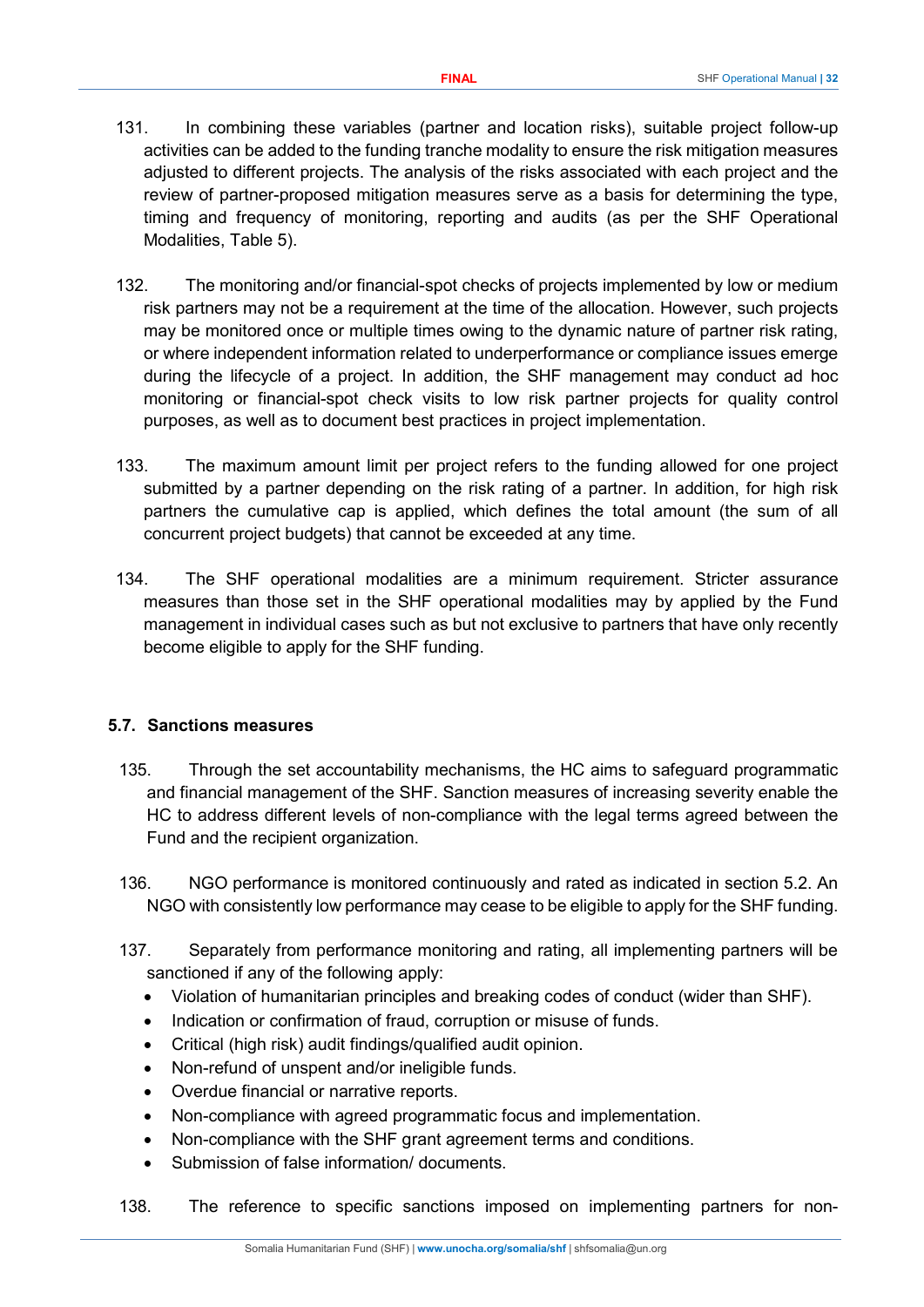compliance see Annex 11.

#### <span id="page-32-0"></span>**5.8. Complaint and feedback mechanism**

- 139. Stakeholders with insufficiently addressed concerns or complaints regarding the SHF processes or decisions should first contact SHF Manager [\(kovacm@un.org\)](mailto:kovacm@un.org).
- 140. If concerns remain or if they can for any reason not be raised with the SHF Manager, stakeholders can bring it to the attention of OCHA Somalia senior management or through the anonymous email [shf-](mailto:shf-feedback@ochasomalia.org) [feedback@ochasomalia.org.](mailto:shf-feedback@ochasomalia.org)
- 141. OCHA senior management will assess the issue raised and bring it to the attention of the HC, OCHA Somalia HFU or any other relevant entity.

#### <span id="page-32-1"></span>**5.9. Additional information**

- 142. For additional information consult the following sources:
	- Relevant policies and guidelines pertaining the management of SHF can be found on the Fund's website at [www.unocha.org/somalia/shf.](http://www.unocha.org/somalia/shf)
	- GMS grant management support and guidance are available at [gms.unocha.org/support.](https://gms.unocha.org/support)
	- Real-time funding information is available at [gms.unocha.org/bi.](https://gms.unocha.org/bi)
	- Contact: [shfsomalia@un.org](mailto:shfsomalia@un.org) or individual email addresses published on the SHF website.